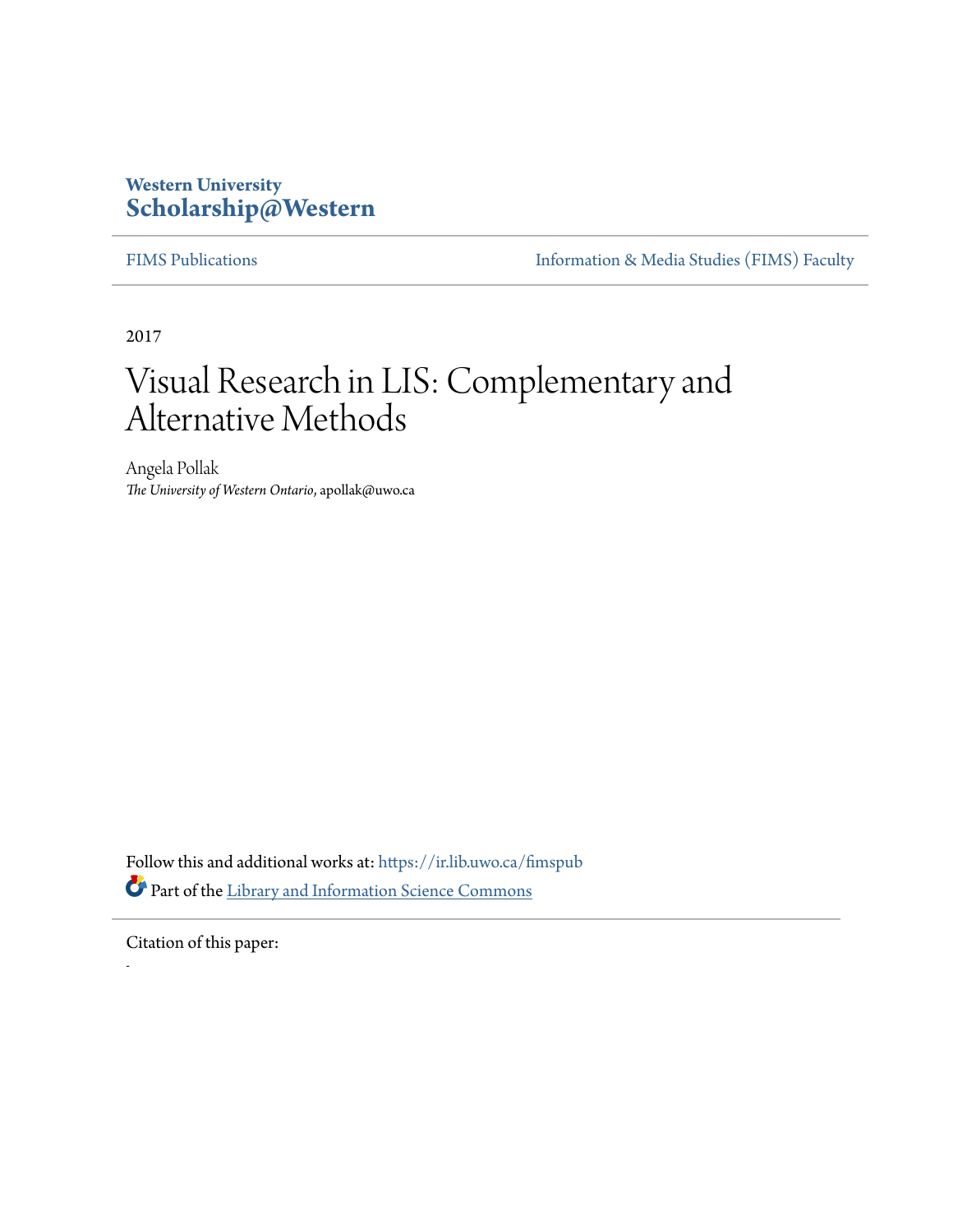# Visual Research in LIS: Complementary and Alternative Methods

(Accepted, scheduled for publication in Library and Information Science Research, Vol 29, Iss 2) Pre-print version. Full published version available free until June 3, 2017 at https://authors.elsevier.com/a/1UtX12eSLIOtJ2

Angela Pollak University of Western Ontario

#### **Abstract:**

Although visual methods are emerging as a valuable and versatile tool in qualitative social studies research, confusion around terminology, options, and best practices persists. Consequently, LIS scholars who wish to employ innovative visual approaches in their research face barriers to discovering and deciding which visual options best suit their goals. Based on a review of the literature, this article identifies and describes the scope of participatory and nonparticipatory visual methods currently in use in the social sciences, with particular attention paid to LIS contexts. While visual methods bring clear benefits to qualitative research in terms of data quality, modes of expression, and alternate perspectives, challenges remain, including logistic issues of implementing visual study designs and ethical considerations.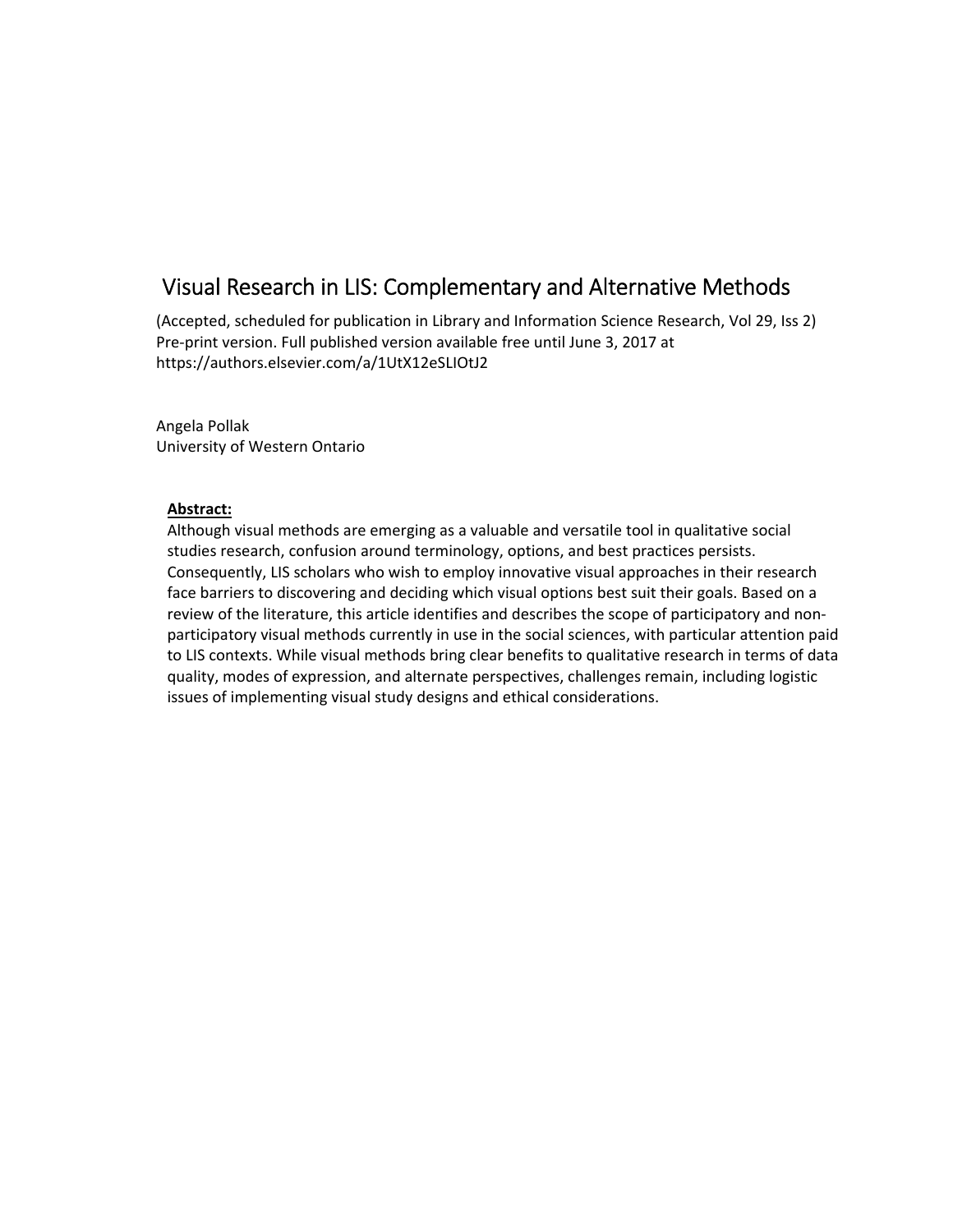# **1 Introduction**

Metaphorically "linking the human eye with the acquisition of knowledge is a practice as old, if not older, than the philosophy of Plato" due in large part to the amount of information we process visually (Wilder, 2009). When the first camera was introduced to the public in 1839 by the British Royal Society, researchers were quick to appreciate its scientific advantages, which primarily included the ability to reliably capture and preserve objective, factual data (Wilder, 2009).

Since that time, the use of imagery in research has straddled the line between data and decoration. While the reliability of quantitative data provided by scientific imaging has proven revolutionary in fields such as engineering and medicine (for example, satellite imagery or CAT scans), its adoption in qualitative social scientific disciplines, including Library and Information Science (LIS), has been slower and less dramatic due to the often exploratory, highly social, subjective and contextual nature of the data they represent. Consequently images that support or represent textual or numerical information (such as charts, graphs), and which are designed to narrow or hone our understanding of the topic under study are still privileged. Visual methods that introduce degrees of variability and uncertainty to text-based inquiry and reporting remain less frequently employed, despite complex, unique, valuable features and emic perspectives (Julien, Given, & Opryshko, 2013) that can be captured in no other way.

Proliferation of personal electronic communication devices, however, increasingly means that citizens and researchers in both developing countries and in the western world not only have access to still image and video camera technology but also to the knowledge of how to use it. It should come as no surprise then, that LIS, which is itself interdisciplinary, should "continue to pursue research methodologies that are themselves adaptive and open to the continuing evolution of human culture" (Horn, 1998).

This literature review offers a better understanding of what constitutes visual methods, how visual data are being applied in interdisciplinary social scientific research, and insight into its potential for use in LIS contexts. As a primer, it maps the range of terminology associated with visual methods, and contemporary usage of this methodology as viewed primarily through serial publications. It is most likely to appeal to researchers who are new to or curious about visual methods.

# **2 Why Visual Methods?**

Visual research is broadly understood to include collecting, producing, organizing and interpreting imagery in all its various forms for research purposes (Prosser, 2007). Imagery can originate from a multitude of sources, including photographs, film, and other forms of visual art such as drawings or sculpture. Beyond a basic definition of what visual means, however, there is little consensus among researchers about what the options are, or when, how or why to use them.

Hartel and Thomson point out terminological inconsistencies, indicating that visual methods, visual research, and visual approaches are essentially the same thing, and can be both methodology, thus "steer[ing] an entire research design", and "one data-gathering technique [or method] within a multimethod study"(J. K. Hartel & Thomson, 2011). Complicating matters, multiple varieties of visual methods can be combined within a single study, and subsequently given independent names to describe the use of a particular group of techniques.

Further, Julien, Given and Opryshko (2013) suggest that "few scholars publish meta-level discussions of their methodological approaches, which could guide new research practices within the field." This is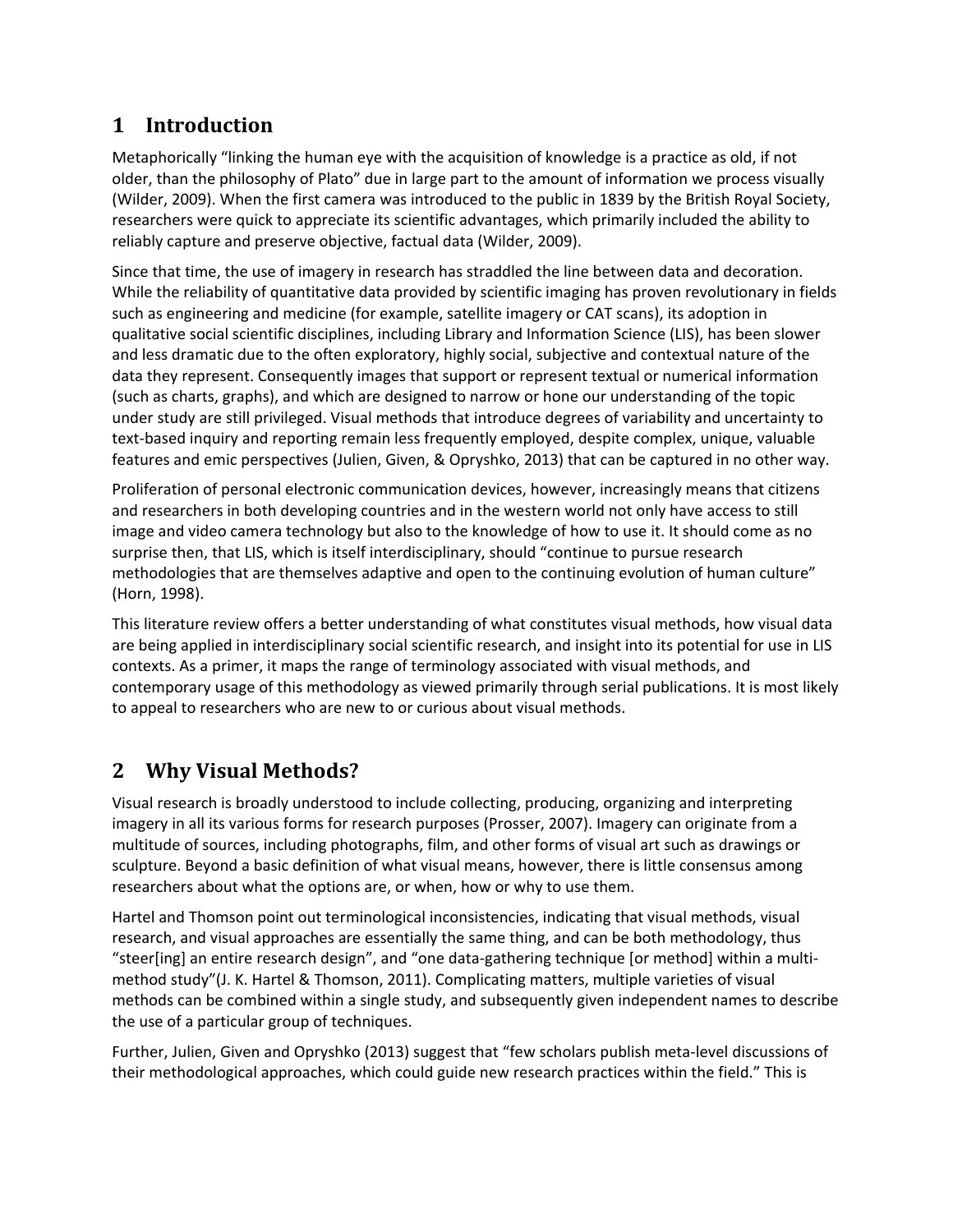particularly so with visual research, where the current depth of methodological description is best described as inconsistent.

Finally, the metaphor of the camera as eye is as much about "the way knowledge is gathered with photography, and the way that knowledge is valued" (Wilder, 2009) as it is about the science behind mechanical reproduction. The viewpoint from which the camera collects its images is central to our growing understanding of when, where, and why visual methods are useful and appropriate in qualitative research in all disciplines, including LIS.

Consequently, LIS researchers who wish to employ innovative visual approaches face additional obstacles when discovering visual research options and deciding which ones best suit their goals. There is a need to understand the breadth of terminology attached to different visual methods of data collection, best practices for executing the different methods, as well as the subtleties of how methodology influences the data itself, the interpretation, and the diffusion of research results. The following guiding points served as the basis for the search:

- What are the variety of available visual methods currently in use in social science disciplines? How are they named? How are they defined?
- Who has used visual methods, in what contexts, for what purpose?
- What are the advantages, limitations, and ethical considerations associated with pursuing visual research?

#### **2.1 Scope of Discussion**

This article serves as a practical guide to understanding how visual methods are being used in research today as described in contemporary periodical publications. Readers interested in discovering the depth and variety of discussions related to the theoretical underpinnings of visual methods are directed to the following predominantly monograph sources which can provide more detailed information on the origins and history of visual methods in anthropology and sociology, discussions of ontological constructions of images and interpretative perspectives, as well as more advanced discussions of ethics.

- Widely seen as a pioneer of visual methodology, John Collier Jr. published "Visual Anthropology: Photography as a Research Method" which he later revised in collaboration with Malcolm Collier (Collier, 1967; Collier & Collier, 1986).
- Similarly, the work of Jean Rouch in pioneering ethnofiction has been instrumental in developing awareness of film as a methodological tool. Primary sources created by Rouch are available in film format (Documentary Education Resources, 2016). There are also a wide variety of secondary sources available about Rouch and his impressive body of work (Documentary Educational Resources, 2016; Eaton, 1979; Rouch & Feld, 2003; Stoller, 1992).
- Jon Wagner's edited book "Images of information: Still photography in the social sciences" includes sixteen chapters written by leaders in the field of visual anthropology and visual sociology, including pieces by John Collier, Douglas Harper, and himself (Wagner, 1979).
- David A. Harper published a number of pieces discussing visual methods, including a chapter in Denzen and Lincoln's Handbook of Qualitative Research (Harper, 1993)
- More recently, a number of reference books describing how to study and analyze visual artifacts and culture have gained a following, especially among students and researchers new to the field of visual anthropology and visual sociology (Banks, 2001; Banks & Ruby, 2011; Rose, 2012).
- Around the same time frame, Prosser & Loxley (who are well known for working among populations facing disabilities) produced a sizeable paper designed to orient new researchers to the use of visual methods of data collection (Prosser & Loxley, 2008).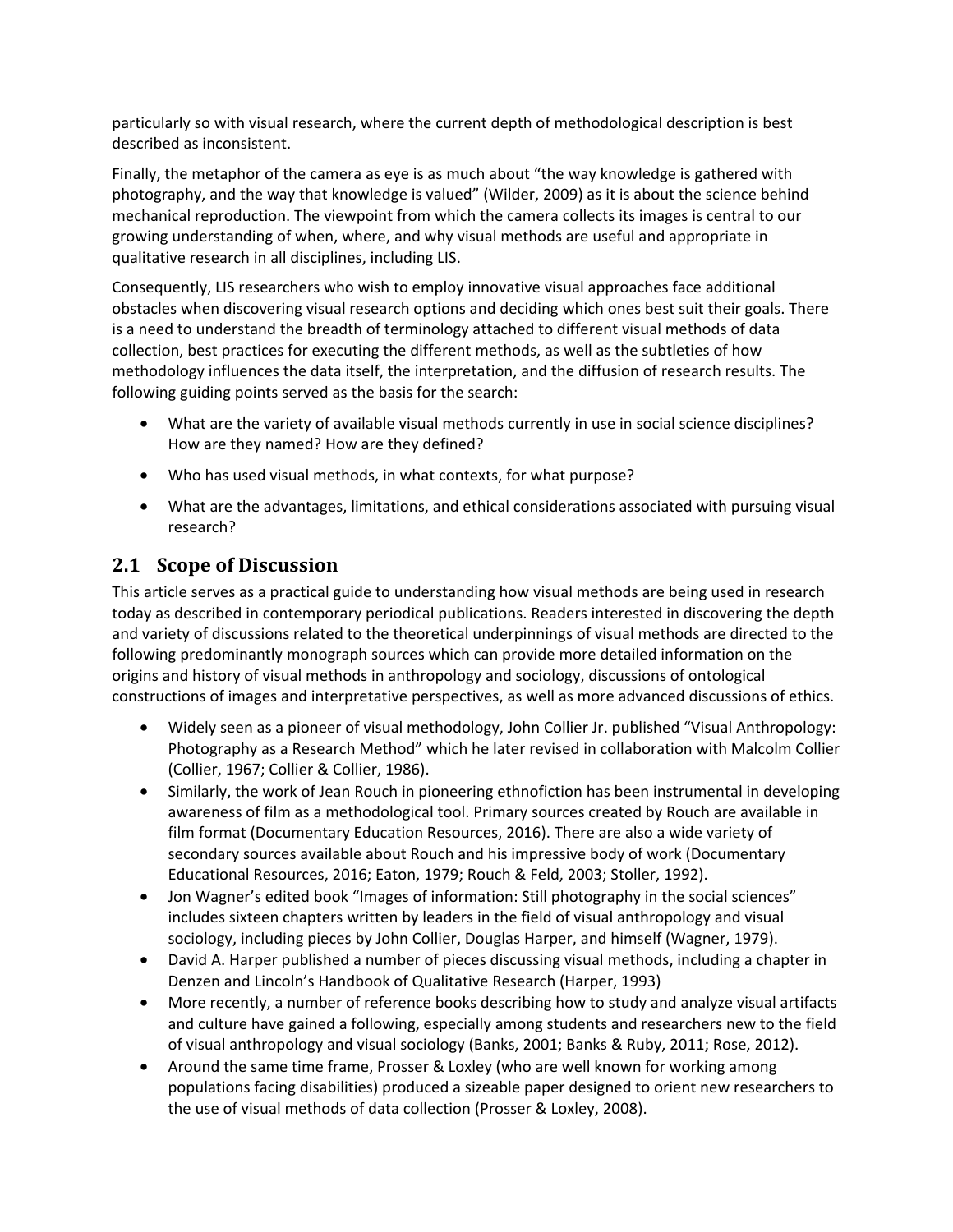- Pauwels presents a refined analytical framework from which to examine visual methods (Pauwels, 2010, 2015).
- The abstract of a panel discussion presented at the 2012 ASIST conference discussing examples of visual methodologies in use in LIS research may be of interest (J. Hartel, Lundh, Sonnenwald, & Foster, 2012).
- Finally, Sandra Weber and Claudia Mitchell have explored innovative and evolving ways of using emerging technology, artefacts and artistic formats in connection with the Image and Identity Research Collective (Weber, 1993; Weber & Mitchell, 2016).

Although an entirely comprehensive list of monographic publications is beyond the scope of this paper, these references provide at a minimum a starting point from which to engage further with the literature surrounding visual methods.

# **3 Literature Review**

The literature review was conducted during the fall of 2013 for the purposes of supporting a larger study, and updated again in 2016. Databases primarily in the disciplines of LIS, social sciences, and humanities were examined using combinations of keywords (for example, visual\*, photo\*, imag\*, video\*, film\*, elicitation, graphic, art, sensor\*). Based on the assumption that the most relevant and descriptive studies would be the ones where authors themselves elevated the use of visual methodology to include mention in title or abstract, initial searching was generally limited to these fields. Although artistic methods (including drawing, diagramming, sculpture or map-making for example) are mentioned in this review, emphasis is placed on photographic or film-based visual methods.

From there, searching occurred in an iterative process until saturation was reached. As new terminology appeared, new searches were conducted using expanded keywords (for example, photo novel/novella, auto-driving, domestic photography) and alternate fields. Databases, journals and articles that produced relevant results were examined in more detail, including associated controlled vocabulary tags and citations. Publication histories for authors who established themselves as visual methods experts were also examined more closely, as were selective monograph items.

While this net captures many articles reflecting the use of visual methods, it is also subject to inherent limitations. In applying contemporary language to searches, items may have been excluded from this review because authors either chose to use alternate vocabulary to describe their methodology, or because they did not fully describe or emphasize their methodology despite the fact that elements of visual data collection and analysis were present. Although it may be argued that this is a flaw in the search process, I believe it also points to other important dynamics and challenges worth highlighting that are present in the contemporary estuary of visual methodologies. The presence and absence of specific studies one might expect to see in the following lists highlights the topography and growing pains associated with the slow process of integrating interdisciplinary research methods into LIS research design and reporting, including the consequences of naturally occurring inconsistent terminological usage. As researchers explore, experiment and extend these methodologies, one might expect the vocabulary to normalize over time. This is not always the case. Further contributing to the challenge, pieces may not be recognized or described as methodologically significant when initially published, but may retrospectively be deemed landmark pieces in new or emerging contexts. Reinterpreting a piece as methodologically significant does little in practice to make it easier to find.

One of the most significant findings of this review, therefore, is that there is little "consensus about how [visual] methods should be used," (Cross, Kabel, & Lysack, 2006), and even less consensus about the component parts of the methods, or even the names of the methods themselves. This complaint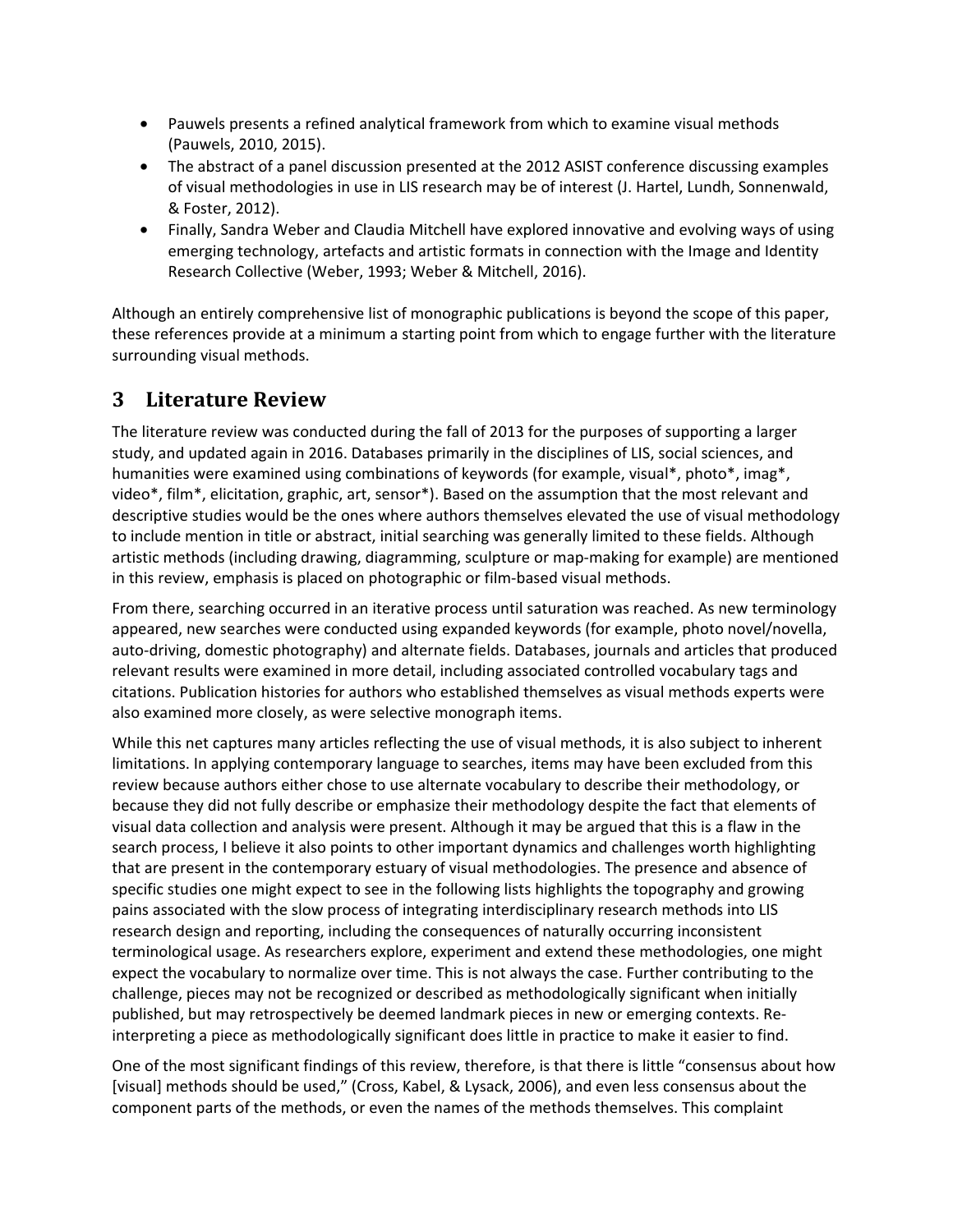appeared repeatedly across disciplines and time periods. Some of this uncertainty arises as a result of the natural development of the method, and the ways in which "photovoice has been widely adapted to fit the particular needs of research and documentation projects" (Catalani & Minkler, 2010). Further, "there is considerable debate and disagreement about the relative merits of different approaches to the use of photography in research" (Hall, 2009).

Researchers drew on many different disciplinary traditions for their study designs, from sociology and anthropology, to health sciences, to visual or performing arts, to geography just to name a few. Articles often lacked explicit method definitions, tending instead to focus on either descriptions of the procedures used to collect the photographs, or the theory justifying the method. In many cases, it was left up to the reader to identify one or more of methodology, process, or assumptions. Consequently, despite some shared characteristics, discernible standards were rare between studies and disciplines. Patterns of evolution in method were reserved mainly for sequential investigations carried out by the same researcher, presumably due to increased experience with the chosen method over an extended period of time.

The primary challenge of parsing visual research methods, then, appears to be a lack of overarching framework in which to situate individual methods. Confusion arises about how to place multiple visual methods in relation to science, art, individual disciplines, each other, the researcher, the participants, and the broader social context. This is not to say that visual approaches individually or collectively are lacking credibility. Case (2007) advocates that "methods offer us a choice of plans for asking questions and finding answers to them." Weingand (1993) notes that methods need to be responsive to the population and problem under examination, and that "certain problems and clients will respond to one type of approach, while other problems and clients may be better suited to another strategy." Visual methods therefore can be seen to provide an array of valuable, appropriate, and currently underutilized choices in terms of data collection and reporting methods not only in the social sciences generally, but specifically in LIS research.

# **4 Findings - A Framework for Visual Methods**

If we consider the idea once again of camera as eye, and how images are used to gather, create and embody knowledge, authorial perspective becomes the primary dividing line between varieties of visual research leaving essentially into two categories. Depending on who the creator of the image is, visual methods will be either non-participatory (etic) or participatory (emic).

Following is a synthesized description of the characteristics of each category of visual method, followed by explanations of individual methods based on those characteristics. As with all discussions of visual methods that have come before, this description is necessarily incomplete. Visual methods are evolving across disciplines, and our understanding and use of visual methods will continue to evolve both in and outside of Library and Information Science as well.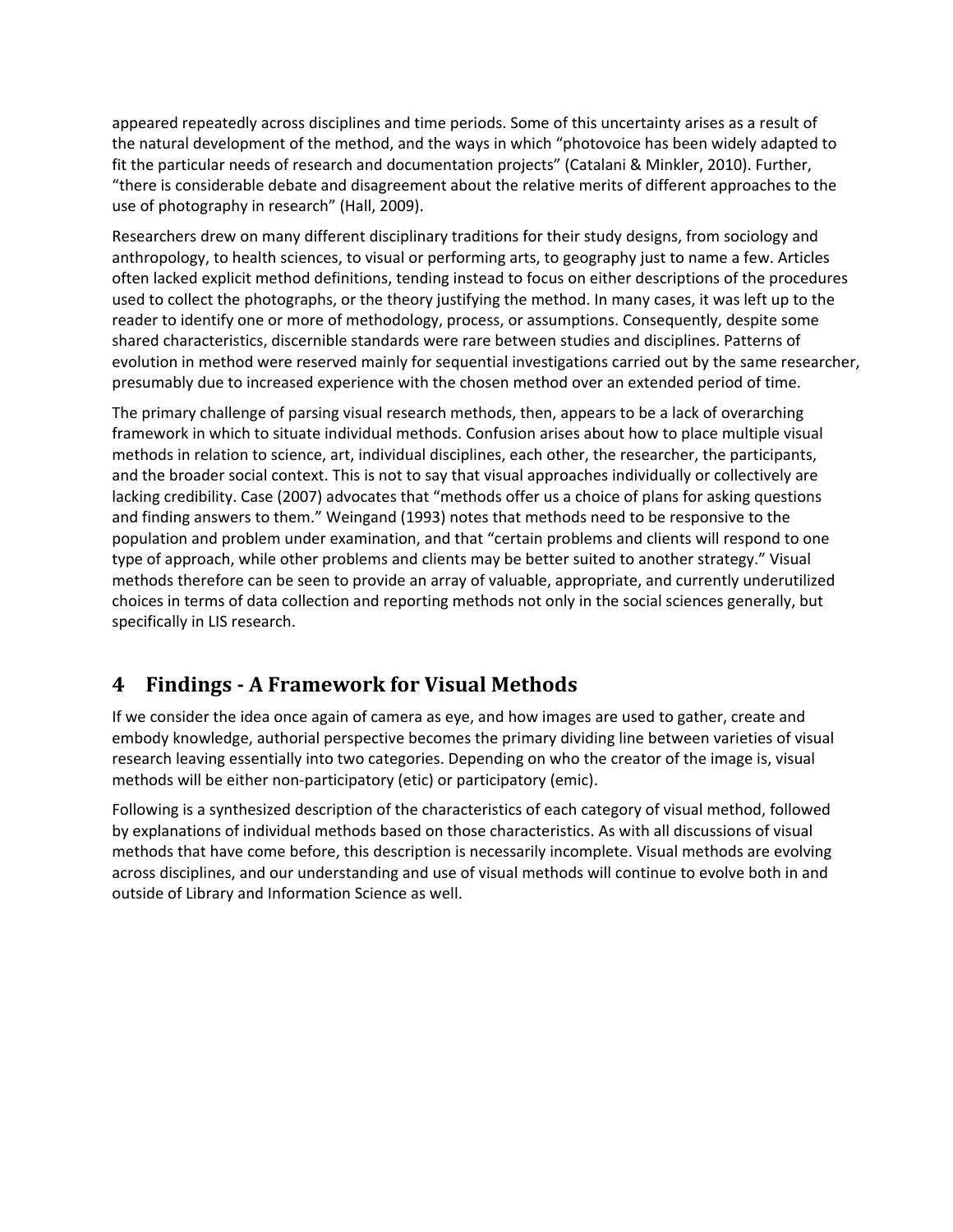| <b>Name of Visual Method</b>                                                                                                                                          | <b>Data Source</b>                                                 | <b>Type</b>           |               | <b>Usage</b> |           | <b>Creator</b> |              |       | Interpreter |             |
|-----------------------------------------------------------------------------------------------------------------------------------------------------------------------|--------------------------------------------------------------------|-----------------------|---------------|--------------|-----------|----------------|--------------|-------|-------------|-------------|
|                                                                                                                                                                       |                                                                    | Participatory<br>Non- | Participatory | Collection   | Reporting | Researcher     | Participant  | Other | Researcher  | Participant |
| Photography, Videography,<br>Filmography, Photo Survey, Photo<br>Inventory                                                                                            | Images                                                             | ✓                     |               | $\checkmark$ |           | ✓              |              |       | ✓           |             |
| Repeat Photography                                                                                                                                                    | Images                                                             | ✓                     |               | ✓            | ✓         | ✓              |              | ✓     | ✓           |             |
| Salvage Photography, Domestic<br>Photography, Ordinary<br>photography                                                                                                 | Images                                                             | ✓                     |               | ✓            |           |                | $\checkmark$ | ✓     | ✓           |             |
| Documentary Photography,<br>Documentary Filmography                                                                                                                   | Images, film                                                       | ✓                     |               | $\checkmark$ | ✓         | ✓              |              |       |             |             |
| Elicitation (Photo, Film, Graphic,<br>Art), Auto-driving                                                                                                              | Verbal<br>explanation<br>based on<br>images                        |                       | ✓             | ✓            |           |                | $\checkmark$ |       |             |             |
| Photovoice, Photo-projective,<br>Photo-interviewing, Photo-diary,<br>Auto-photography, Reflexive<br>photography, Photo novel/novella,<br>photo-essay, photo-narrative | Images<br>together<br>with verbal<br>explanation                   |                       | ✓             | ✓            |           |                | $\checkmark$ |       | ✓           |             |
| Image, art, sensory, multi-sensory  <br>methods                                                                                                                       | Artistic<br>images,<br>Verbal<br>explanation<br>based on<br>images |                       |               |              |           |                | ✓            |       |             |             |

#### **Figure 1 – List of Visual Methods and Features**

Participatory and non-participatory types of visual data collection and reporting, highlighting who creates the data, who interprets it, and how it is reported.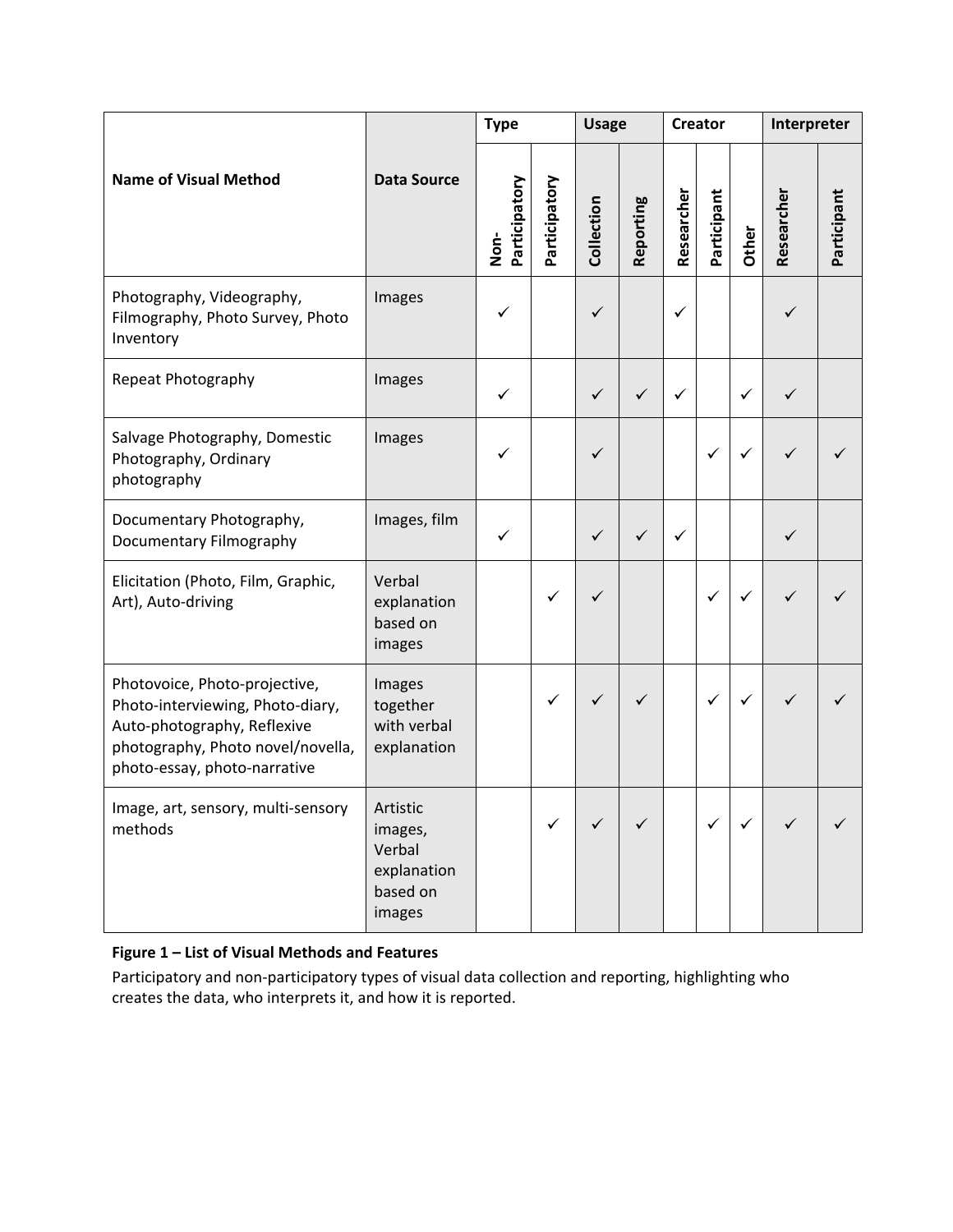# **4.1 Non-Participatory Visual Methods**

Non-participatory visual methods have a long history in scientific research due in large part to the epistemological belief that the camera is a tool of realism and can capture physical truths with objectivity. Often involving purposes related to the content of images (record-keeping or factual description for example), non-participatory visual images are traditionally intentionally captured by the researcher under varying degrees of control for the purposes of one particularly scientific study. Both creation and interpretation remain under the control of the researcher at all times.

Under some circumstances (such as in the case of archived images for example), images can be repurposed at a later time by third parties for different studies unrelated (or loosely related) to the original research for which they were obtained.

# 4.1.1 Photography, Videography, Filmography, Photo Survey, Photo Inventory

The researcher uses still or moving images to make a visual record of objects, people or locations under study. The value of images of this variety tend to be content-based. The purpose of photography is to document, describe or compare items under study; to provide evidence; to help prod the researcher's memory of field experiences; to immerse the researcher in the context under examination.

In library and information science, Jenna Hartel's (2006) dissertation on the hobby of gourmet cooking used still photography to document the information spaces of the hobby gourmet cook in a "photographic inventory." Marshall, Burns and Briden (2007) used photo-survey methods in a qualitative ethnographic examination of the information behaviors and activities of students at Rochester University Library. McKenzie and Davies (2012) collected photographs of tools people use to keep track of information in everyday life.

Interdisciplinary examples include Hall (2009), who describes photo-survey as one "element of the description of places studied" and notes that it is common practice in the work of human geography. Erim (2011) conducted a video-ethnography of the experience of dance.

Note that Moore et al. (2008) used the term photographic survey to describe the participatory visual photo-elicitation method. Huck, Al and Raithi (2011) used documentary photography in a study of knowledge management needs in a volunteer-operated bicycle repair shop in Canada. Unfortunately, the method description stated simply "photographs were taken of the workshop." In this regard, it seems Huck's definition of documentary photography is aligned more closely with the above description of photography.

# 4.1.2 Repeat Photography

Repeat photography Involves taking identical photographs (for example, in the same location from the same perspective) at different times. The purpose is to monitor physical changes and transformations in settings over time; "to construct knowledge about place, environment and people's relationship with it" by creating "a new way of seeing that allows the viewer to know the world differently" (Smith, 2007); to allow contemporary researchers to share location-based experiences with historical researchers.

Pollak (2015) included an example of repeat photography in her analysis of a rural community. There is potential for use of this method in exploring information spaces over extended periods of time.

Smith (2007) used repeat photography to conduct a study into the physical and cultural spaces at Waterton Lakes National Park in Alberta, Canada. Her literature review describes studies in the natural sciences examining glacial movement with this method dating back to the 1880s.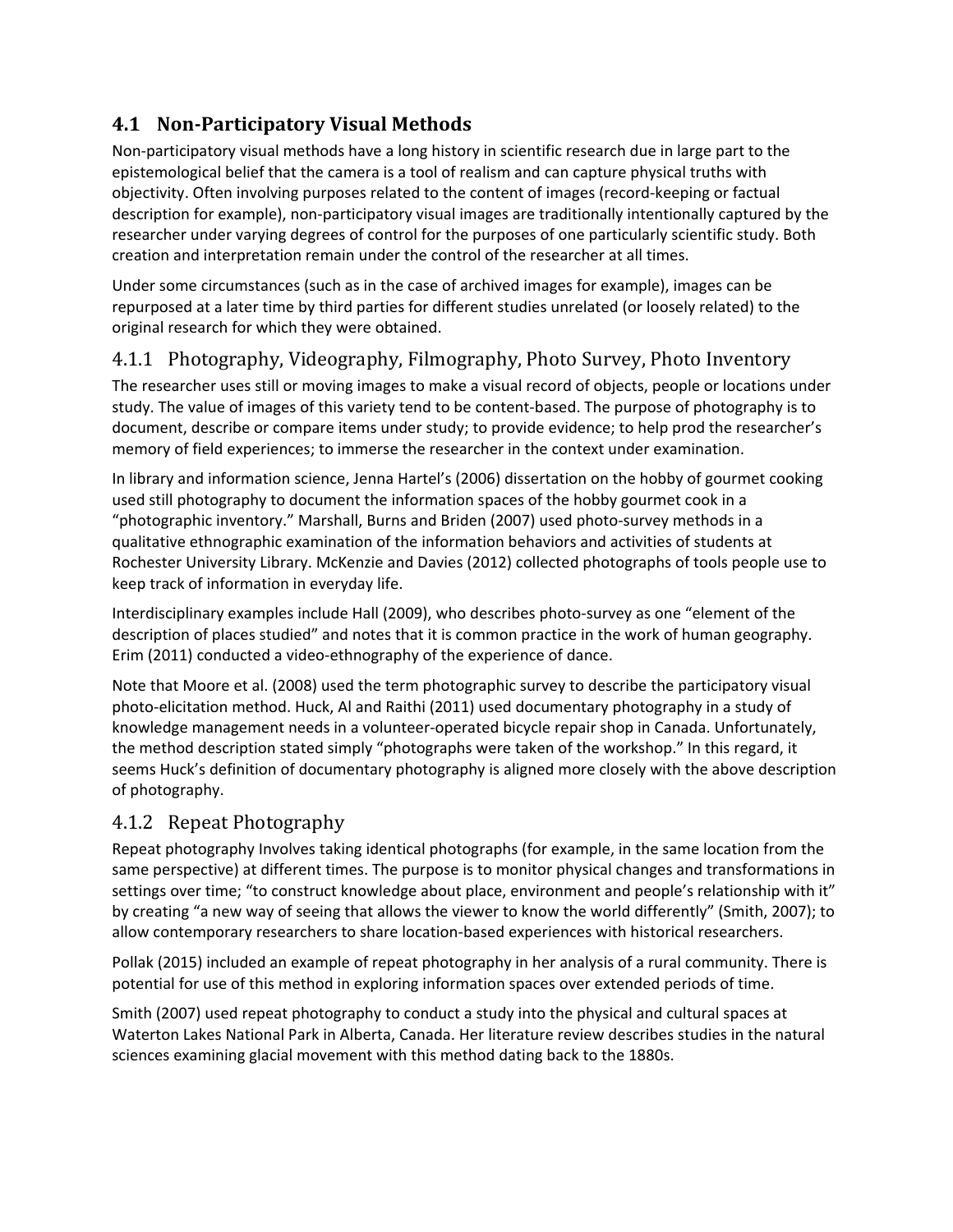As described by Smith, this technique specifically makes use of salvage photography to compare current images to archival images retrospectively. It also has potential to be used longitudinally to compare images captured in current times to those that will be taken in the future.

# 4.1.3 Salvage Photography, Domestic Photography, Ordinary photography

The researcher collects pre-existing photographs that were likely created for reasons unrelated to the current research project. This can include images from personal collections, institutional collections, or archival collections. It could also include images published in the media or otherwise available publicly, for example postcard images of communities produced during the 1890-1990 time periods now available through deltiology clubs. The purpose is to "catalogue and order historical persons, objects, and actions, to document what happened during historical periods, to understand how people in the past viewed their world, and to analyze contemporary society by examining how we visualize our history" (Perlmutter, 1994). Images can also be used in combination with elicitation techniques to enrich the interview process with more detailed descriptions of historical people, places or events.

Pollak (2015) used salvage photography as an elicitation technique during the interview process to examine experiential information in a rural community in Northern Ontario.

Kuhn (2007) used salvaged personal photographs to examine cultural memory. Arreola and Burkhart (2010) used historic postcards to examine urban landscape change.

Note that David Perlmutter (1994) provides an excellent framework from which to examine the content of historical photographs.

# 4.1.4 Documentary Photography, Documentary Filmography

The researcher, who is often a photographer, uses images possibly accompanied by narrative descriptions to deliver a story, usually to a public audience. The delivery method is visual and can take many forms including book, video or public exhibit. Although control over the creation and interpretation of images rests with the creator of the image, this method of data collection exhibits a more artistic, social, ethnographic flavour. Results are intended to be shared with broader audiences and serve to educate people about a particular context. Documentary visual methods are often used in media applications. The purpose is to tell a story; to educate; to draw attention to an interesting or noteworthy context; to mobilize audiences to support a cause.

Julien and Hoffman (2008) used documentary photography in the context of investigating the role of public libraries in information literacy training.

For examples of documentary photography, see the works of Sebastião Salgado (1986) studying Central and South America, Ansel Adams (2006) documenting the Sierra Nevada, or Dorothea Lange (1969) who examined rural poverty in the west during the depression.

# **4.2 Participatory Visual Methods**

Participatory visual methods involve the researcher commissioning images as part of the research project, with the task of creation assigned to a community of informants. Informants are given the tools and instruction on how to use them, and asked to photograph aspects of the subject under study in their environment. Interpretation can happen by researcher, participants, or both.

Participant-generated images are generally introduced for their contextual value, and allow the researcher to metaphorically see through the participants' eyes. Not surprisingly, data collection of this variety naturally leads to highly personalized, subjective data that might not otherwise be available to the researcher. Analysis usually goes beyond inventorying the content of images to discuss affective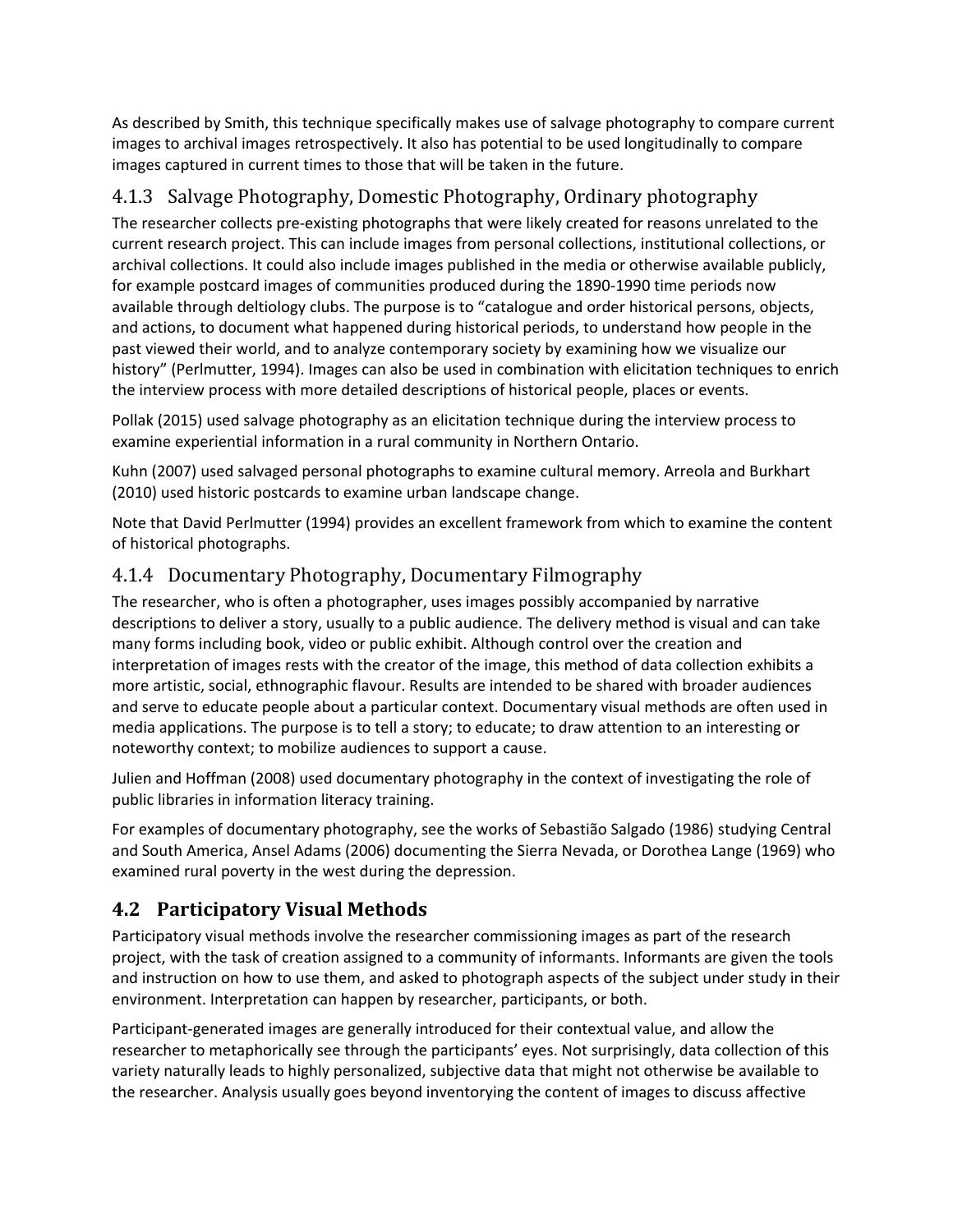components and meaning. Although participatory visual methods are seen as a way of neutralizing to some extent the power differential that exists inherently between researcher and participant, or between the participants and other hegemonic institutions and cultures, it is generally understood that the researcher cannot be removed from the facilitation process entirely.

# 4.2.1 Elicitation (Photo, Film, Graphic, Art), Auto-driving

Based in part on principles of participatory communication, elicitation methods use images during the interview process to direct discussions. In general, visual elicitation methods can use images that originate from any number of different participatory and non-participatory sources. In the absence of specification, they are likely assumed to be participant-generated. The term auto-driving derives from the fact that the participant controls or drives this type of interview. The purpose is to invest people individually and collectively in the research process; to allow "a dynamic, interactional, and transformative process of dialogue between people, groups, and institutions" (Singhal, Harter, Chitnis, & Sharma, 2007); to gain access to perspectives on the research topic that otherwise might be unavailable to the researcher; to improve participants' recollection; to enrich the quality of verbal descriptions; to equalize power imbalances inherent to the research process.

Haberl and Wortman (2012) used photo-elicitation methodology to study client perceptions of space at the Edmonton Public Library.

Pioneered in anthropology by John Collier Jr. (Collier & Collier, 1986), and inspired in part by the works of Paulo Freire (Freire, 1993; Freire & Faundez, 1989; Freire & Freire, 1994, 1997), visual elicitation methods (see photovoice below) are often employed in an effort to empower disadvantaged communities for change.

#### 4.2.2 Photovoice, Photo-projective, Photo-interviewing, Photo-diary, Autophotography, Reflexive photography, Photo novel/novella, photo-essay, photo-narrative

A combination of elicitation and, specifically, participant-generated images, participants are charged with the responsibility of creating images that represent specific aspects of the subject under study. This method is generally followed by elicitation and discussion of the images during individual and/or group interviews. Wang and Redwood-Jones (2001) note that the participants' "familiarity with their surroundings gives community members a distinct advantage over professionals in their ability to move through the community, [and to] portray its strengths and concerns" visually. The purpose is to assess a community from the perspective of members; to communicate participant views to policy makers (Wang & Redwood-Jones, 2001); the photo-projective method attempts to "understand the individual's internal mental world" based on their reflection and relationship with the external context illustrated in their photographs (Okamoto et al., 2006); to highlight and neutralize power and agency imbalances in research and policy (Wang & Burris, 1997).

Gabridge et al. (Gabridge, Gaskell, & Stout, 2008) reported on a study using photo-diaries to examine the information seeking behavior of 32 academic students at Massachusetts Institute of Technology. Keller (2012) used photo-diaries and photo-interviews to examine reading habits of undergraduate students. Julien, Given and Opryshko (2013) used a multi-method design, including photovoice, to "gather data to inform information literacy interventions at the undergraduate level based on students' authentic experiences."

Caroline Wang is a pioneer of photovoice/photo-novella in public health research examining rural women in China (Wang, Burris, & Ping, 1996). Allen (2008) used the photo-diary method to examine agency in the representation of sexuality among New Zealand teenagers. Anthropologists Foster and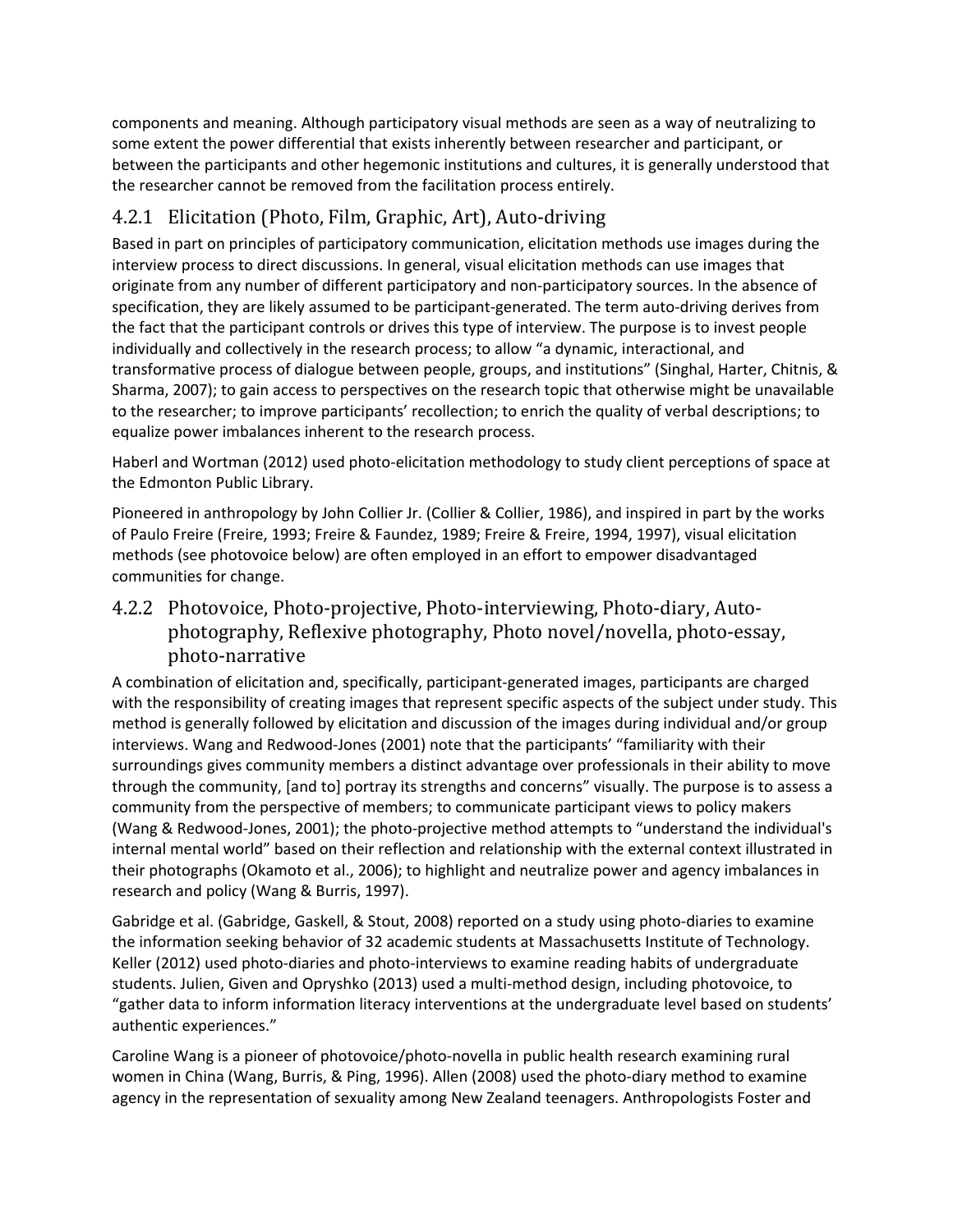Gibbons (2007) used photovoice in "Studying Students," an undergraduate research project conducted at the University of Rochester which included examining library usage.

Note that the broad term 'collaborative methods' are related to photovoice such that the researcher and participant share responsibility in different proportions for co-creating visual images. For example, the researcher may take the photographs under the direction of the participant (Hall, 2009). It can also include other mediums such as pictures, paintings or comics.

# 4.2.3 Image/art/sensory/multi-sensory methods

Art-based methods involve participants using sensory apparati (paper, pens, pencils, paint, modeling compound and so on) to create non-photographic visual images and objects (for example, diagrams, drawings, sculptures, paintings and so on). The use of participant-generated images and art "can involve reflecting upon inner revere, or dialogue, the experience of fleeting emotions, and very visceral embodied emotions can be stimulated by the different [tactile] qualities of the art materials" (Pink, Hogan, & Bird, 2011). The purpose is to open possibilities for non-verbal ways of knowing and communicating (Bishop, 2006); to offer a different communication tool to researchers and participants who do not share a common language (Pink et al., 2011);

Denham (1993) used participant-generated drawings to examine how youth aged 9-14 understand the concept of computers. Sonnenwald developed a process for having students draw maps of their information horizons to understand information seeking behaviour of lower socio-economic students (Sonnenwald, Wildemuth, & Harmon, 2001). Mair and Kierens reported on the use of the draw-andwrite technique in social research (Mair & Kierans, 2007). Pink et al. (2011) used art-based methodology to explore women's experience of domestic violence. Umoquit et al conducted a multi-disciplinary systematic review of the use of diagrams as a data collection tool across thirteen different healthcare and non-healthcare indexes, specifically highlighting the need for standardized terminology with this specific data collection method (Umoquit, Tso, Burchett, & Dobrow, 2011). And Hartel used an artsinformed method of data collection she called 'iSquares" to learn about how graduate students in an LIS program define the term information (J. Hartel, 2014).

These methods reflect "a sensory turn stretching across the social sciences, humanities and arts practice" as well as "growing consideration of the role of all of the senses in the construction and representation of experience" and knowledge (Pink et al., 2011).

# **5 Discussion**

# **5.1 Advantages of Visual Methods**

The fact that visual methods of data collection are gaining in popularity across disciplines suggests that they present some unique advantages over traditional non-visual methods of qualitative data collection. It is reasonable to expect that these benefits can be achieved in Library and Information Science research as well. Although researchers have noted a wide variety of benefits, Meo, in her critique of photo-elicitation methods cautions that "not all [studies exhibit] all these advantages in full" (Meo, 2010).

# 5.1.1 More Comprehensive Data

Many researchers, dating as far back as John Collier in his seminal book Visual Anthropology, noted that participatory visual methods improved the quality of data that could be collected during the research process. Specifically, he noted that the use of photos "elicited longer and more comprehensive interviews but at the same time helped subjects overcome the fatigue and repetition of conventional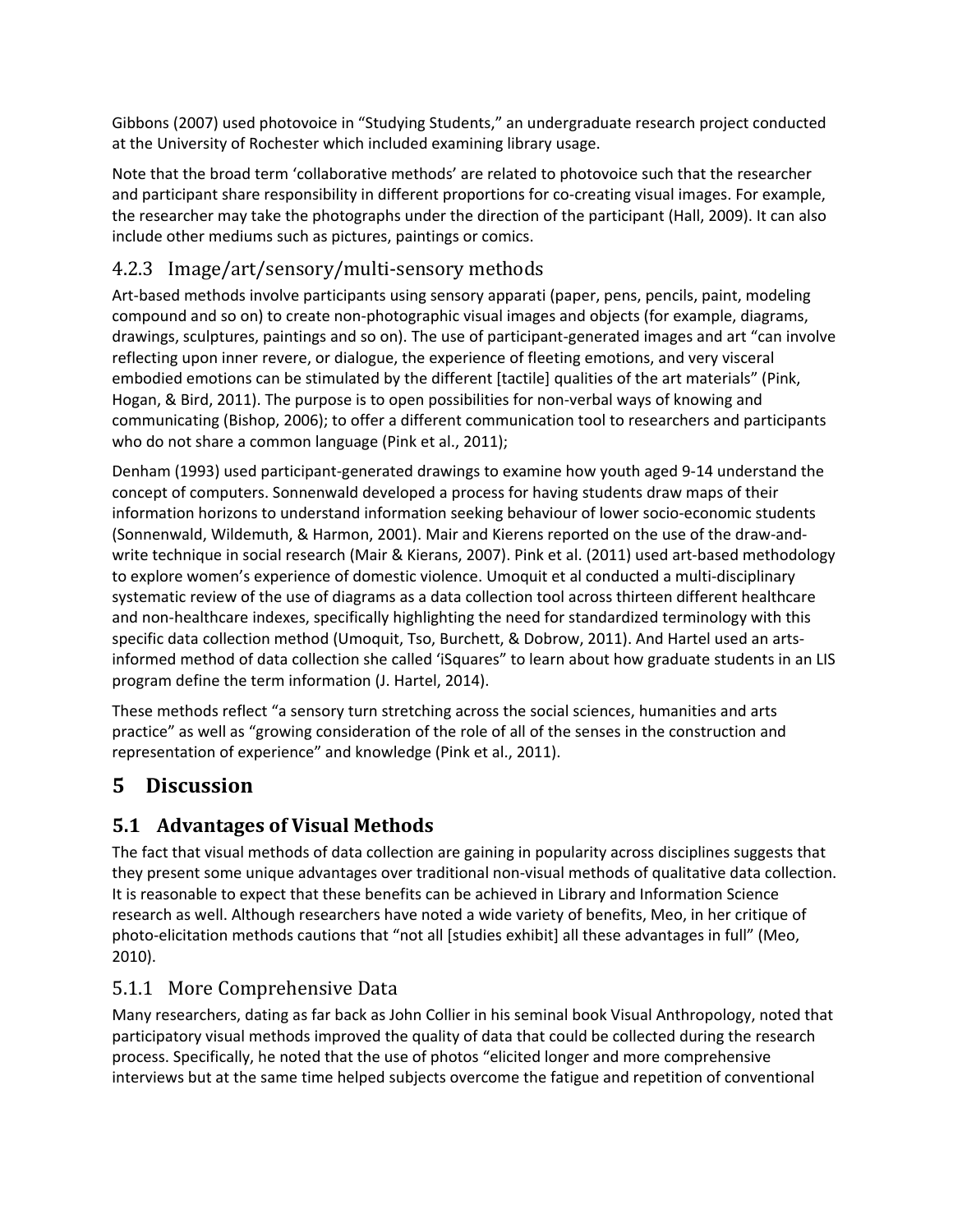interviews...This was its compelling effect upon the informant, its ability to prod latent memory, to stimulate and release emotional statements about the informant's life..." (Collier & Collier, 1986).

#### 5.1.2 Better Access

As with all social science research, access to the physical and social context the researcher wishes to study is always a consideration. Participatory visual researchers claimed that treating their participants as experts in their own right overcame access issues because they did not need to "adopt any role to legitimize or justify their presence, since they are members of the community, not outsiders" (Wang, Burris, & Ping, 1996). In her research, Wang noted that "the significance of this advantage should not be underestimated, since access is often one of the most difficult aspects confronting photographers" (Wang et al., 1996).

In studies that were less participatory in nature, researchers noted that visual methods promoted rapport between researcher and subject (Meo, 2010), helping to establish "trusting relationships among researchers, practitioners, and members of underserved communities" (Catalani & Minkler, 2010). These benefits, researchers claim, open the door to better access to research participants.

#### 5.1.3 More Accurate Data

The claim that visual methods provide better data was common, although a definition for better was elusive. Hartel and Thomson's examination of information spaces in the hobby of gourmet cooking, and her subsequent reflection on non-participatory visual photographic methods supported the idea that better meant more complete and more accurate in situations where data can be hard to obtain. For example, Hartel and Thomson argue that photographic methods are useful in "busy research environments in which the fieldworker is not able to observe everything of relevance in a limited timeframe" (J. K. Hartel & Thomson, 2011). In such cases, visual methods help the researcher establish "scale, size, and layout, among other things, and to survey, quantify, characterize, and typologize the artifacts therein" (J. K. Hartel & Thomson, 2011). Practitioners also noted repeatedly that photo methods can assist with data triangulation (Bishop, 2006; Catalani & Minkler, 2010; J. K. Hartel & Thomson, 2011).

#### 5.1.4 Etic and Emic Perspectives

One of the significant differences between participatory and non-participatory visual research is the point of view from which the data is collected. Coined by linguist Kenneth Pike, the term etic refers to perspectives that reflect "phenomenal distinctions judged appropriate by the community of scientific observers" (Harris, 575). By contrast, the term emic refers to "systems whose phenomenal distinctions or "things" are built up out of contrasts and discriminations significant, meaningful, real, accurate, or in some other fashion regarded as appropriate by the actors themselves" (Harris, 571). By extension, the term etic is used in this paper to refer to studying phenomena from the outside-in or from the perspective of the researcher. Etic research is described as "non-participatory". Emic refers to examining phenomena from the inside-out, or from the perspective of the participants themselves. Emic research is described as participatory.

While some researchers made explicit attempts to discuss the importance of perspective in their studies, it was often overlooked or assumed in explanations. Yet perspective is crucial to interpreting the data, and it permeates every aspect of research design when using visual methods. Some researchers noted that non-participatory research methods are well positioned to "situate the [researcher's] own observation at the heart of the research process, promoting an active engagement with the subject studied" (Hall, 2009). As Singhal explains, however, participatory methods mean "working with and by the people, as opposed to working on or working for the people" (Singhal et al., 2007). Participatory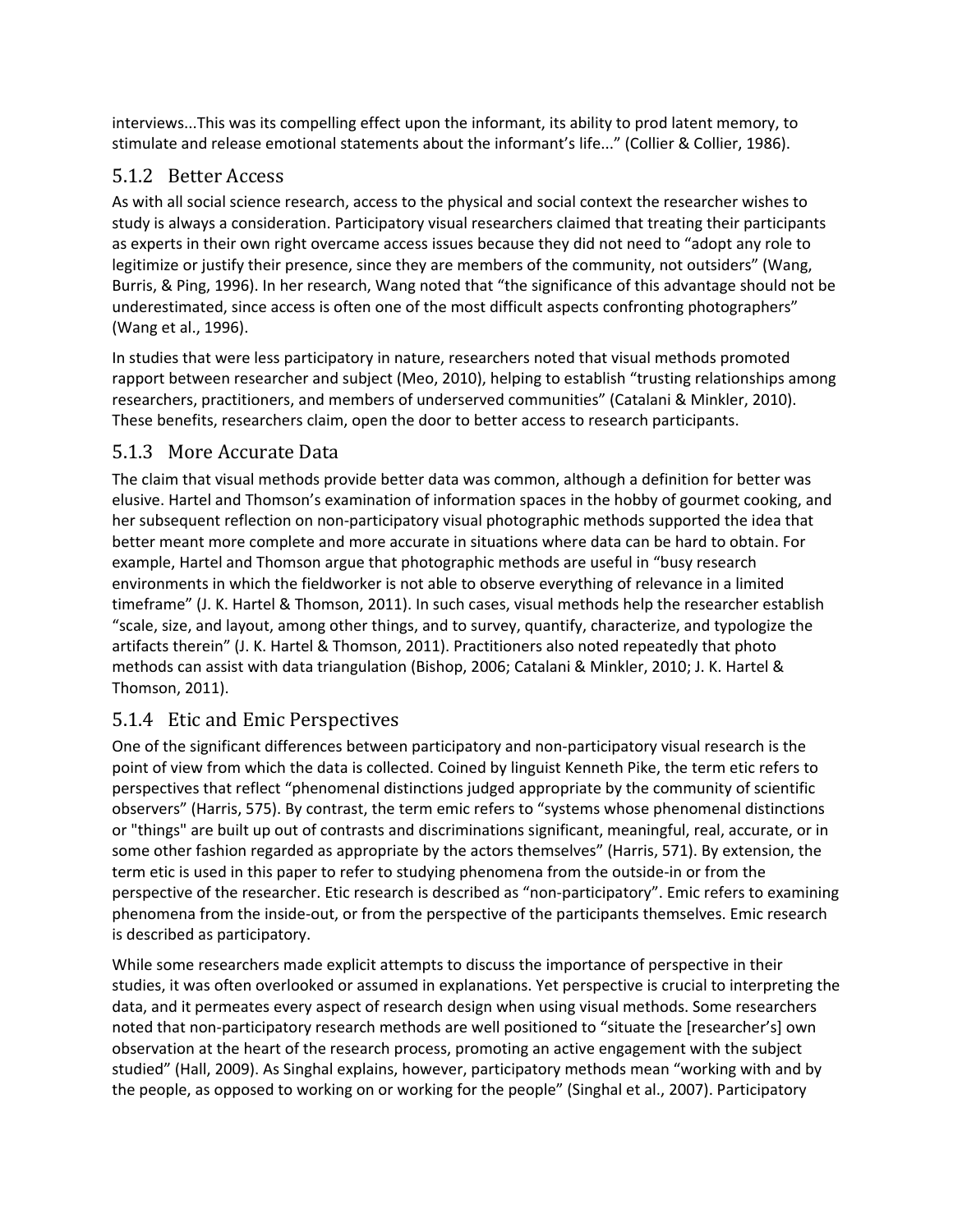methods, therefore, tend to shift the research perspective toward the emic, or the view belonging to or originating from the participants themselves.

# 5.1.5 Support Inductive Methodologies

Although photo methods are not new to qualitative research, they have been slow to gain acceptance, and many researchers reported that their research design changed as a result of feedback during the data collection process. Catalani and Minkler noted that "photovoice discussions varied in frequency and in style," and that "the more participatory projects tended to engage community photographers in a cycle of photography or documentation and discussion over several months" (Catalani & Minkler, 2010). Hall supported this finding, suggesting that "in many cases, researchers have found the process to be iterative and fluctuating as the research develops" (Hall, 2009). The flexible, reflexive nature of the method supports similar methodologies, particularly exploratory research designed to describe social phenomena that are not yet well understood.

# 5.1.6 Diffusion of Findings

Most scientific research is communicated to specific stakeholder groups through text. Visual methods, however, are uniquely positioned not only to "arouse interest and curiosity within the larger population" (Wang et al., 1996), but also to support new, creative methods of reporting, including "photo-essays, exhibitions, mixed media or experimental texts [which] look very different from the academic texts … [we] are familiar with" (Hall, 2009).

# 5.1.7 Empowerment

One of the primary tenets of participatory visual methods is the potential for the method to shift the balance of power from researcher to participant (Wang & Burris, 1997). Based on Freire's (Freire, 2000) work and Feminist methodology, Wang explains that putting cameras in the hands of research subjects mobilizes them to "record and catalyze" their communities, "rather than stand as passive subjects of other people's intentions and images" (Wang & Burris, 1997). Catalani reports that, in particular, "two iterative processes…facilitated empowerment: documenting community strengths and concerns using photography and engaging in critical dialogue with other community members" (Catalani & Minkler, 2010).

# 5.1.8 Modes of Expression

Not surprisingly, non-textual and non-verbal methods of communication invite non-textual and nonverbal modes of expression, which, Clark explains, "may be in contrast to the dominant written discourses of report-writing and assessment" (Clark, 2011). Bishop tells us that "visual methods begin to honor graphic expression as an alternative form of knowing" (Bishop, 2006). This is particularly wellsuited to research with groups of differing ages and abilities. For example, "drawing is particularly wellsuited for the young adolescent who, grappling with tremendous developmental changes and the emergence of life's quintessential questions, at times lacks the language to describe the increasingly sophisticated understandings that emerge at this stage of life" (Bishop, 2006). Visual methods, therefore, have the potential to bridge gaps where language ability may be a barrier, for example, among the very young, the disabled, or among populations where the researcher and the participant do not share a common language.

#### 5.1.9 Sensitive Issues

An interesting advantage of image based research related to modes of expression is the idea that visual images in research may allow "participants to introduce new and possibly contentious topics in ways that are not possible in a purely verbal exchange" (Croghan, Griffin, Hunter, & Phoenix, 2008).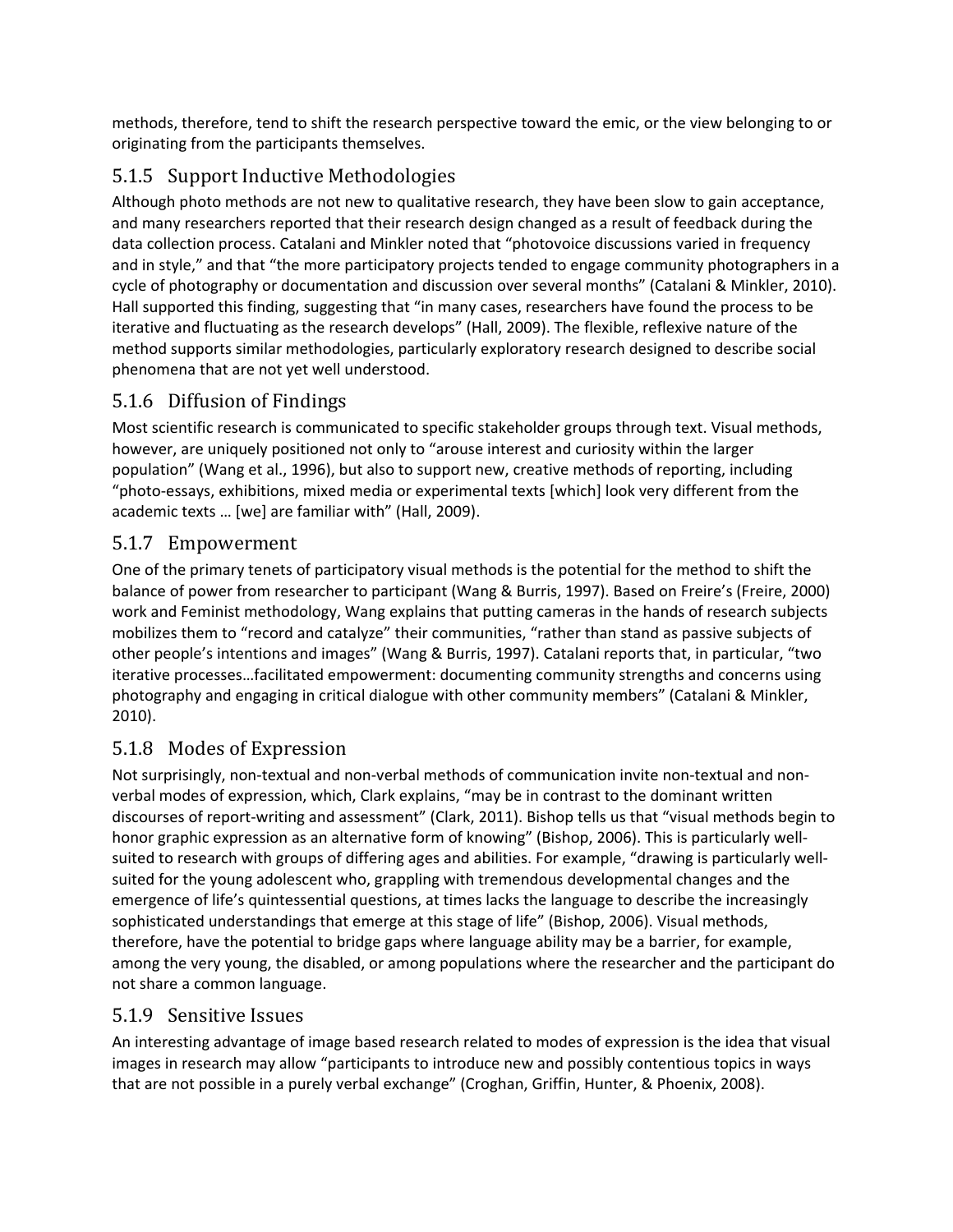Researchers have noted that the use of images allowed researchers to discuss "aspects of experience that do not fit with cultural stereotypes… [and] positions that are usually silent" (Croghan et al., 2008).

#### 5.1.10Diverse populations

Also related to modes of expression, visual methods have found successful applications working among diverse populations, including homeless people, immigrant women, indigenous groups, and older individuals (Novek, Morris-Oswald, & Menec, 2012). It has also been used with adults and children (Clark, 2011), young people (Croghan et al., 2008), post-secondary students (Keller, 2012), teachers (Stockall & Davis, 2011), and rural women (Willson, Green, Haworth-Brockman, & Beck, 2006). Image or art-based visual methods have shown particular promise among populations requiring or experiencing therapeutic interventions (Pink et al., 2011).

# **6 Limitations**

# **6.1 Disadvantages of Visual Methods**

While benefits associated with visual research methods exist, Packard noted that "these methods [are] far from perfect, with much theoretical and empirical work still to be done" (Packard, 2008). Success ultimately depends on the skill of the researcher and the implementation of the research design. For that reason, consideration should also be given to the areas where visual methods present unique challenges. The primary drawback of visual methods, as Hall explains, is that "photographic surveys will inevitably be partial and will represent the choices made by those responsible for their construction and the constraints they were working within" (Hall, 2009). Although this criticism is something to be aware of, it should be noted that this is also a criticism of a great many other, more traditional qualitative research methods.

#### 6.1.1 Requires more Resources

Visual methods require more resources. Visual data can often be easily collected in great quantities, but it is complex, difficult and time consuming to analyze. It also requires more financial commitment, planning, and technology. Meo described her experiences succinctly: "in practical terms, [photointerviews] were more expensive and time consuming than traditional ones. They were also more challenging and demanding… [Photo-interviews] demanded more time before, during, and after the interviews" (Meo, 2010). While this generally appears to be true, Keller noted that with the proliferation of digital technologies and real-time sharing of images, "some of the technical and organizational disadvantages reported in other studies," are disappearing, (Keller, 2012). Packard also indicated that "the cost of conducting such research has fallen dramatically in the past decade" (Packard, 2008).

# 6.1.2 Limited Availability

In cases where researchers are attempting to examine historical or salvage photographs, practical considerations of availability must be addressed. Arreola and Burkhart identified "perceived limited extent and availability of historic imagery" (Arreola & Burkhart, 2010) as a barrier to use of this method. Sometimes the historical images the researcher would like to use are simply unavailable. Additionally, Pollak (2015) found that personal photographic collections among her rural population had been compromised by both poor access to the technology due to prohibitive costs, and by house fires which were a common occurrence in past decades. Further, identification of and access to large or significant private collections can be difficult (Arreola & Burkhart, 2010).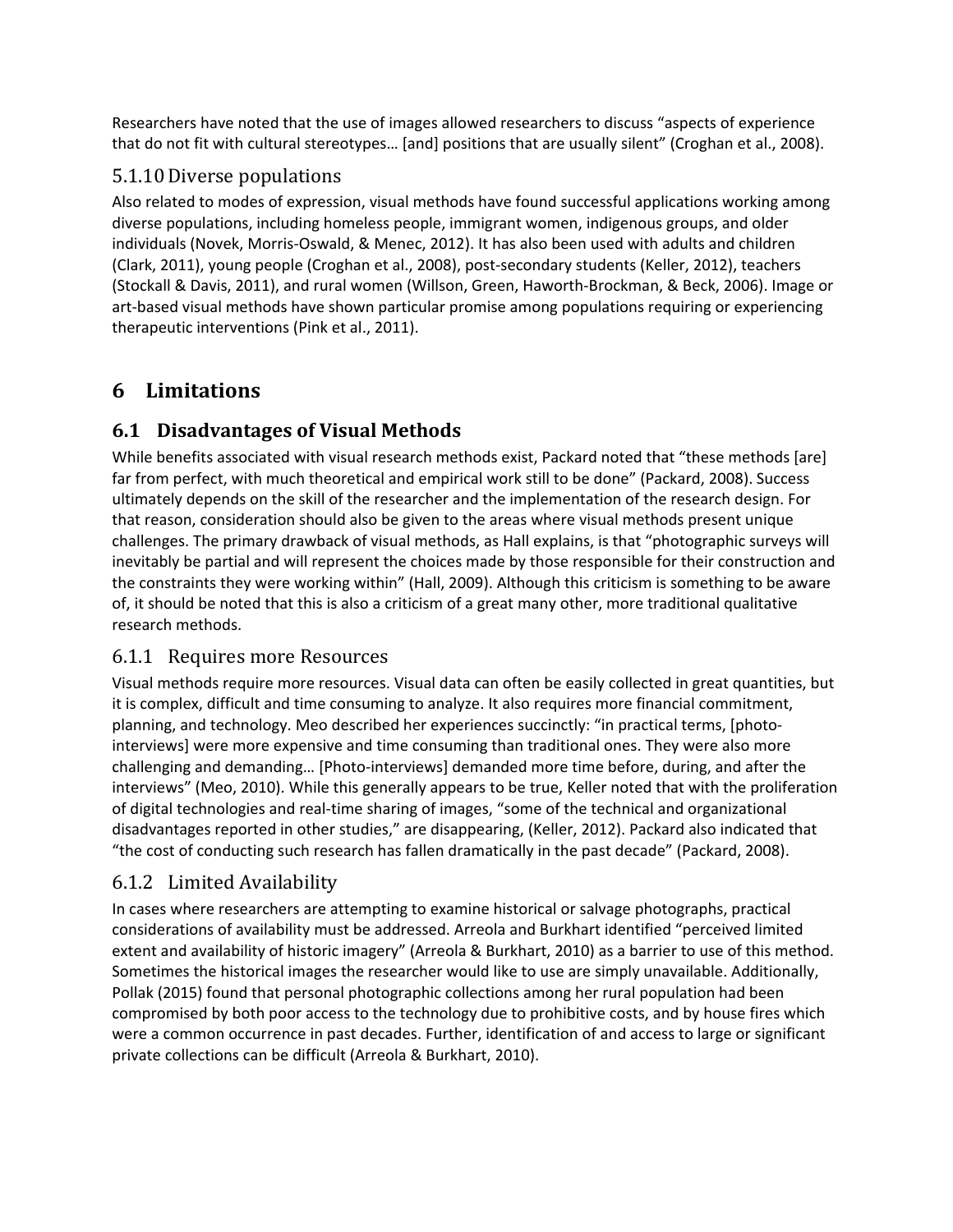#### 6.1.3 Recruitment

Despite the many advantages to participatory visual methods, researchers "continue to grapple with the ideal of community participation in all of the stages of the research process" (Catalani & Minkler, 2010). Researchers also noted the tendency of participants opting not to complete the process once recruited (for example, accepting cameras, but not returning them).

# 6.1.4 Validity

Bishop addressed the issue of validity of data obtained through visual methods, which can potentially be subjected to "over-analyzing, misinterpreting and/or incorrectly attributing emotions or actions to certain depictions" (Bishop, 2006). Researchers suggested that visual methods were ideal in mixedmethod studies (often including interview protocols) which help triangulate data and overcome validity issues.

# 6.1.5 Objectification and False Neutrality

A common criticism leveled against visual methods suggests that it tends to "exoticize or objectify others of various kinds" (Buckingham, 2009) by representing a falsely neutral reflection of reality. No doubt, visual methods of research are highly contextual. Researchers must be aware that choosing a particular research method is an inherently political act (Erim, 2011) and make a conscious effort to identify the "lines of power and knowledge" (Croghan et al., 2008) at play in their particular context.

# 6.1.6 Power and Control

No matter how ideal participatory visual methods are for distributing responsibility, power dynamics are inherently part of the context, and control of resources may inadvertently reinforce social inequalities. Distributing power and voice to participants by asking them to take photos is noble, but the researcher still needs to address issues of power and control associated with, for example, finance, authority, and editorial rights that determine ownership, evaluation, and inclusion or exclusion. Recruitment, often limited by knowledge and access, further enforce hidden issues of power and control.

Despite efforts to cast the net as widely as possible, issues around power brokerage nevertheless arise over matters as simple as instructions. Packard explains that "in order to equalize power relationships in a project, technical competencies must be similar. An unequal power dynamic is immediately and irrevocably established the moment the researcher must instruct a participant on how to operate a piece of equipment" (Packard, 2008). Other researchers have called attention to the role that the researcher plays in instructing the participants on what to photograph as well. Wang points out that although participatory visual methods "implicitly assume that the community priorities will be communicated to policy makers who have the influence and control to bring about change," going through the hierarchy sometimes inadvertently reinforces the power/victim roles (Wang & Redwood-Jones, 2001).

# **7 Ethical Considerations**

Ethics is an issue that affects both participants and researchers in equal measure in all research involving human subjects. In his chapter discussing ethics in field research, Thrift points out how "agonizing situations" may arise for the researcher that "will not be resolved but rather will rumble on uneasily and ambiguously through the rest of your life: did I do the right thing? You will never have the satisfaction of knowing that you did the right thing because no easy definition of 'right' exists" (Thrift, 2003). In terms of this review of the literature describing visual research, discussions of ethics provided in many of the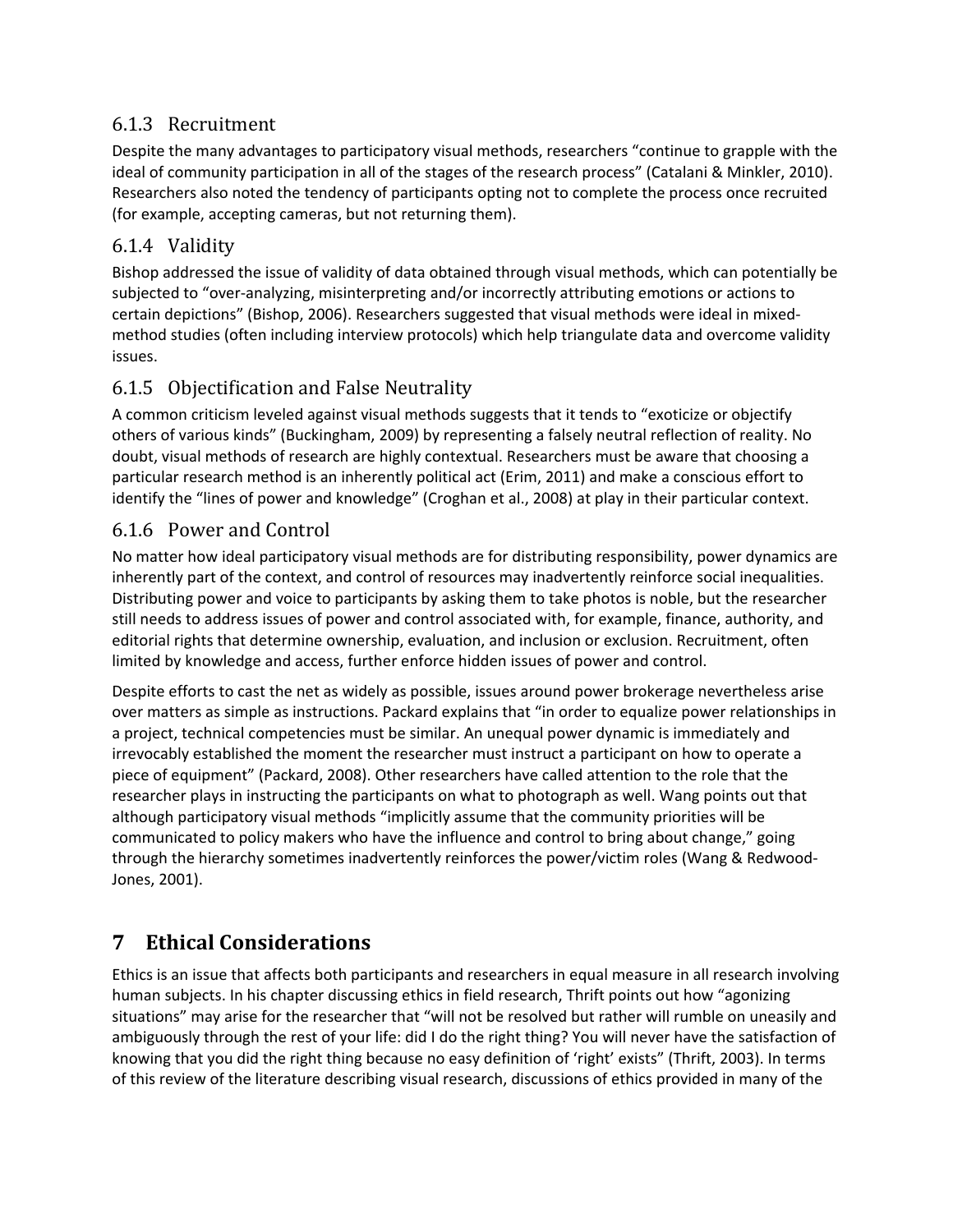studies examined are best described as incomplete. At worst, researchers failed to address the issue of ethics at all, at least in their writeups.

The most comprehensive discussions of ethics specifically in visual research examined included those by Wang & Redwood Jones (2001) (including a list of ethical best practices) and Barrett (2004). There is agreement, however, that photography in particular is an inherently political act, and individuals who participate may face uncertain or unpredictable outcomes, especially when combined with audiorecorded interviews. Discussions of ethics focused on how decisions made by the researcher affected participants, with very few reflecting (on) the outcomes for the researcher as described by Thrift above. Following are some of the ethical concerns that emerged from the review of the literature.

# **7.1 Legal Risks**

Researchers identified legal risks to participants that emerged from visual study designs. This can include situations where identification of individual participants might place them in a false light (Wang & Redwood-Jones, 2001) or where participants' input may be valuable specifically because they participate in illegal activities (Barrett, 2004). Legal issues can also involve ownership and copyright issues for the photographs that are taken, and protecting individuals from use of their images for commercial benefit (Wang & Redwood-Jones, 2001).

# **7.2 Safety Risks**

Because visual methods of research may be conducted in a wide array of geo-political contexts, Wang admonishes researchers to "hold the safety of the participants above the spontaneity or power of the image" (Wang & Redwood-Jones, 2001). Although permissions may be obtained, "the camera is not a shield, and participants must be aware of their surroundings and potential dangers at all times" (Wang & Redwood-Jones, 2001). Barrett also notes that occasions may arise where, even with permission of the participant, it may be prudent not to use certain photographs due to the potential of repercussions at some future time (Wang & Redwood-Jones, 2001).

# **7.3 Identification Risks**

As is standard with all research protocols involving human subjects, both participatory and nonparticipatory visual methods require consideration of whether and how to preserve the anonymity of all parties involved. Anonymity protects both photographers and the people photographed from intrusions into personal space (J. K. Hartel & Thomson, 2011) and "disclosure of embarrassing facts about individuals" (Wang & Redwood-Jones, 2001) that may be apparent from inclusion in or exclusion from selected contexts.

# **8 Conclusion and Recommendations**

Innovation is bound to present challenges for LIS researchers who venture away from the familiar and borrow from interdisciplinary methodological toolboxes to better illuminate their own domains. Nevertheless, the footwork involved in sorting out terminology and best practices builds a foundation upon which more nuanced exploration and development can happen in the future. Although not wholeheartedly embraced as of yet, both participatory and non-participatory visual methods certainly have a future place in LIS research. They are well suited to an interdisciplinary field like LIS, and in particular, to qualitative researchers who are comfortable – even excited about – exploring information worlds filled with vagueness, contradiction, fluidity and movement. Researchers who take up the call are encouraged to fill in the many gaps between current usage of this methodology and optimal usage, and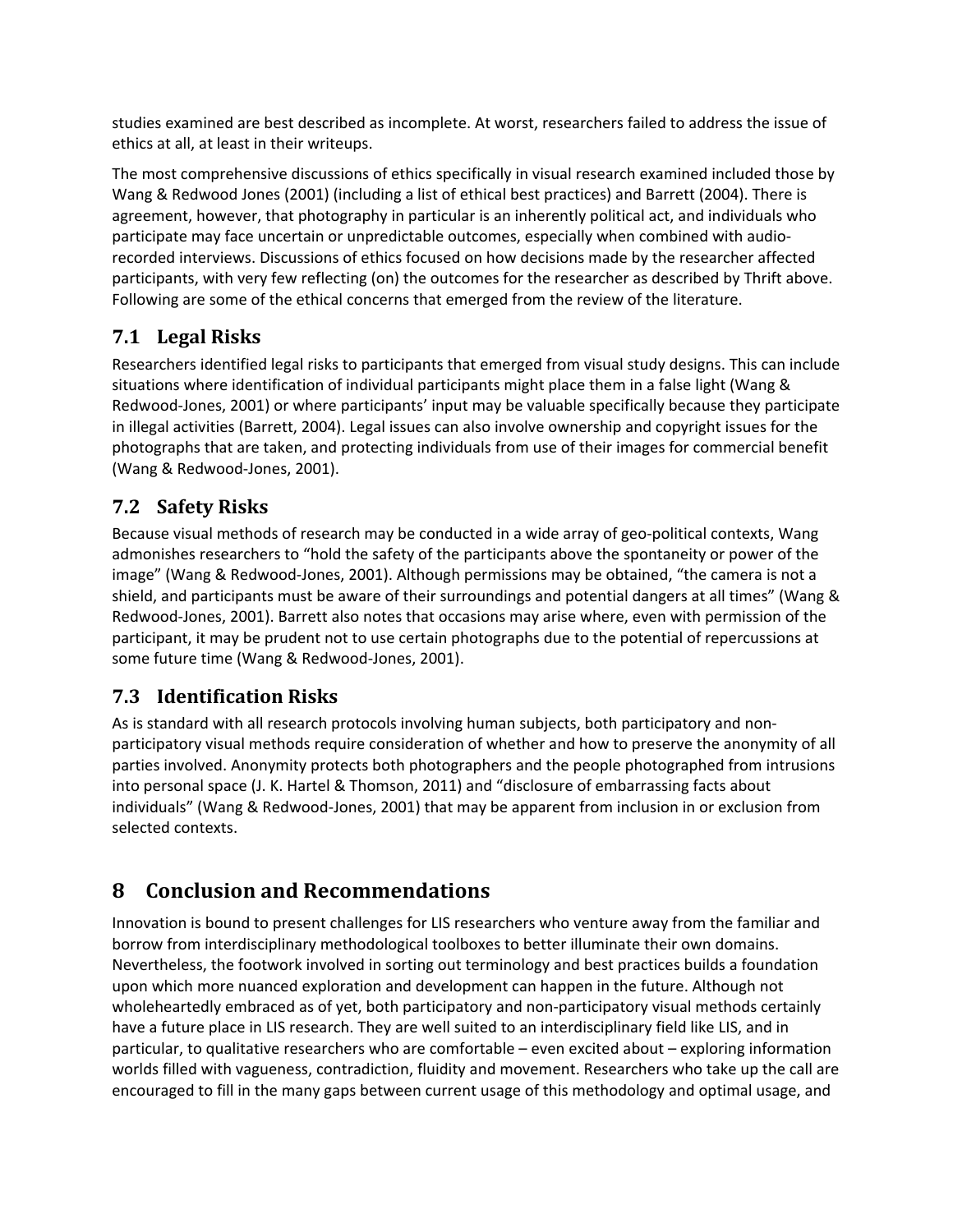to deepen the methodological, theoretical and ethical conversations specifically as they relate to using this methodology in LIS research. Though beyond the scope of this article, further exploration of how visual methods can be used not only as a tool for gathering data, but also as a tool for knowledge mobilization, translation and diffusion are also exciting, particularly as they relate to the fields of performance art, information visualization and digital humanities.

#### **Acknowledgements**

An earlier version of this material won the annual ALISE/Proquest Methodology award and was presented at the 2014 Association for Library and Information Science Education conference held in Philadelphia, PA.

Special thanks to the editor and reviewers of this paper for the insightful comments and feedback that encouraged me to stretch my skill and thinking, and improved this paper in important and gratifying ways.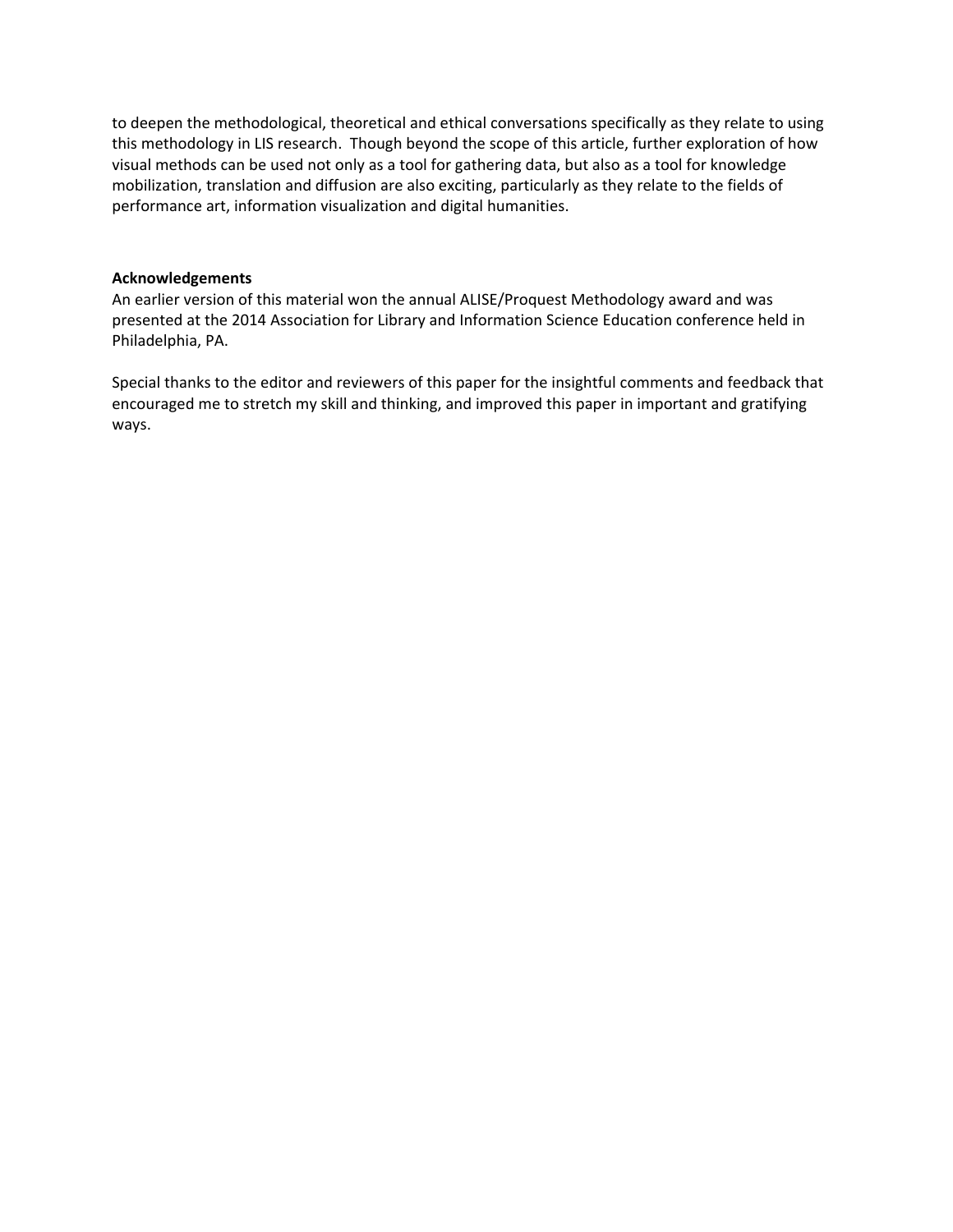#### **References**

- Adams, A., & Turnage, W. A. (2006). *Sierra Nevada: The John Muir Trail*. New York, NY: Little, Brown and Co.
- Allen, L. (2008). Young people's "agency" in sexuality research using visual methods. *Journal of Youth Studies*, *11*(6), 565–577. https://doi.org/10.1080/13676260802225744
- Arreola, D. D., & Burkhart, N. (2010). Photographic postcards and visual urban landscape. *Urban Geography*, *31*(7), 885–904. https://doi.org/10.2747/0272-3638.31.7.885
- Banks, M. (2001). *Visual methods in social research* (2nd ed.). Thousand Oaks, CA, US: SAGE Publications, Inc.
- Banks, M., & Ruby, J. (Eds.). (2011). *Made to be seen: Perspectives on the history of visual anthropology*. Chicago : University of Chicago Press,.
- Barrett, D. (2004). Photo-documenting the needle exchange: Methods and ethics. *Visual Studies*, *19*(2), 145–149. https://doi.org/10.1080/1472586043000301647
- Bishop, P. A. (2006). The promise of drawing as visual method in middle grades research. *Middle Grades Research Journal*, *1*(2), 33–46.
- Buckingham, D. (2009). "Creative" visual methods in media research: Possibilities, problems and proposals. *Media, Culture & Society*, *31*(4), 633–652. https://doi.org/10.1177/0163443709335280
- Case, D. O. (2007). *Looking for information: A survey of research on information seeking, needs, and behavior* (2nd ed.). San Diego, CA: Elsevier/Academic Press.
- Catalani, C., & Minkler, M. (2010). Photovoice: A review of the literature in health and public health. *Health Education & Behavior*, *37*(3), 424–451. https://doi.org/10.1177/1090198109342084
- Clark, A. (2011). Breaking methodological boundaries? Exploring visual, participatory methods with adults and young children. *European Early Childhood Education Research Journal*, *19*(3), 321– 330. https://doi.org/10.1080/1350293X.2011.597964
- Collier, J. (1967). *Visual anthropology: Photography as a research method*. New York : Holt, Rinehart and Winston..
- Collier, J., & Collier, M. (1986). *Visual anthropology: Photography as a research method*. Albuquerque, NM: University of New Mexico Press.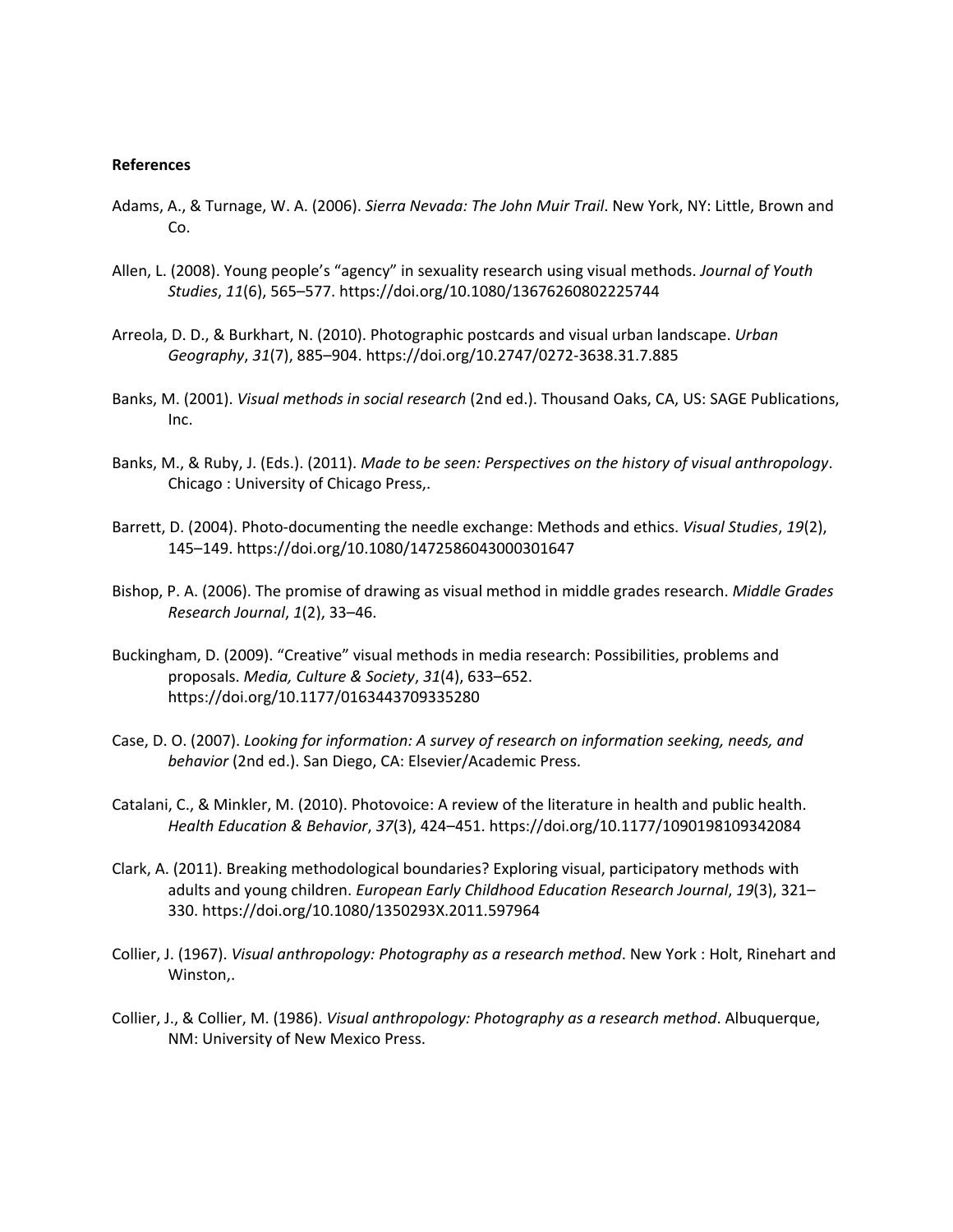- Croghan, R., Griffin, C., Hunter, J., & Phoenix, A. (2008). Young people's constructions of self: Notes on the use and analysis of the photo-elicitation methods. *International Journal of Social Research Methodology*, *11*(4), 345–356. https://doi.org/10.1080/13645570701605707
- Cross, K., Kabel, A., & Lysack, C. (2006). Images of self and spinal cord injury: Exploring drawing as a visual method in disability research. *Visual Studies*, *21*(2), 183–193. https://doi.org/10.1080/14725860600945044
- Denham, P. (1993). Nine-to fourteen-year-old children's conception of computers using drawings. *Behaviour & Information Technology*, *12*(6), 346–358.
- Documentary Educational Resources. (2016). Films about Jean Rouch. Retrieved November 16, 2016, from http://der.org/jean-rouch/content/index.php?id=about\_filmsabout
- Documentary Education Resources. (2016). Jean Rouch: A Tribute. Retrieved November 16, 2016, from http://der.org/jean-rouch/content/index.php?id=about\_filmography
- Eaton, M. (Ed.). (1979). *Anthropology, reality, cinema: the films of Jean Rouch*. London: British Film Institute.
- Erim, D. (2011). Researching the middle: Visual ethnography as an experimental, innovative method. *Ileti-S-Im*, (15), 9–27.
- Foster, N. F., & Gibbons, S. (2007). *Studying students: The undergraduate research project at the University of Rochester*. Chicago, Illinois: ALA Editions. Retrieved from http://www.ala.org/acrl/sites/ala.org.acrl/files/content/publications/booksanddigitalresources/ digital/Foster-Gibbons\_cmpd.pdf
- Freire, P. (1993). *Pedagogy of the city*. New York, NY: Continuum.
- Freire, P. (2000). *Pedagogy of the oppressed*. New York, NY: Continuum.
- Freire, P., & Faundez, A. (1989). *Learning to question: A pedagogy of liberation*. New York, NY: Continuum.
- Freire, P., & Freire, A. M. A. (1994). *Pedagogy of hope: Reliving pedagogy of the oppressed*. New York, NY: Continuum.
- Freire, P., & Freire, A. M. A. (1997). *Pedagogy of the heart*. New York, NY: Continuum.
- Gabridge, T., Gaskell, M., & Stout, A. (2008). Information seeking through students' eyes: The MIT photo diary study. *College & Research Libraries*, *69*(6), 510–522.
- Haberl, V., & Wortman, B. (2012). Getting the picture: Interviews and photo elicitation at Edmonton Public Library. *Libres: Library & Information Science Research Electronic Journal*, *22*(2), 1–20.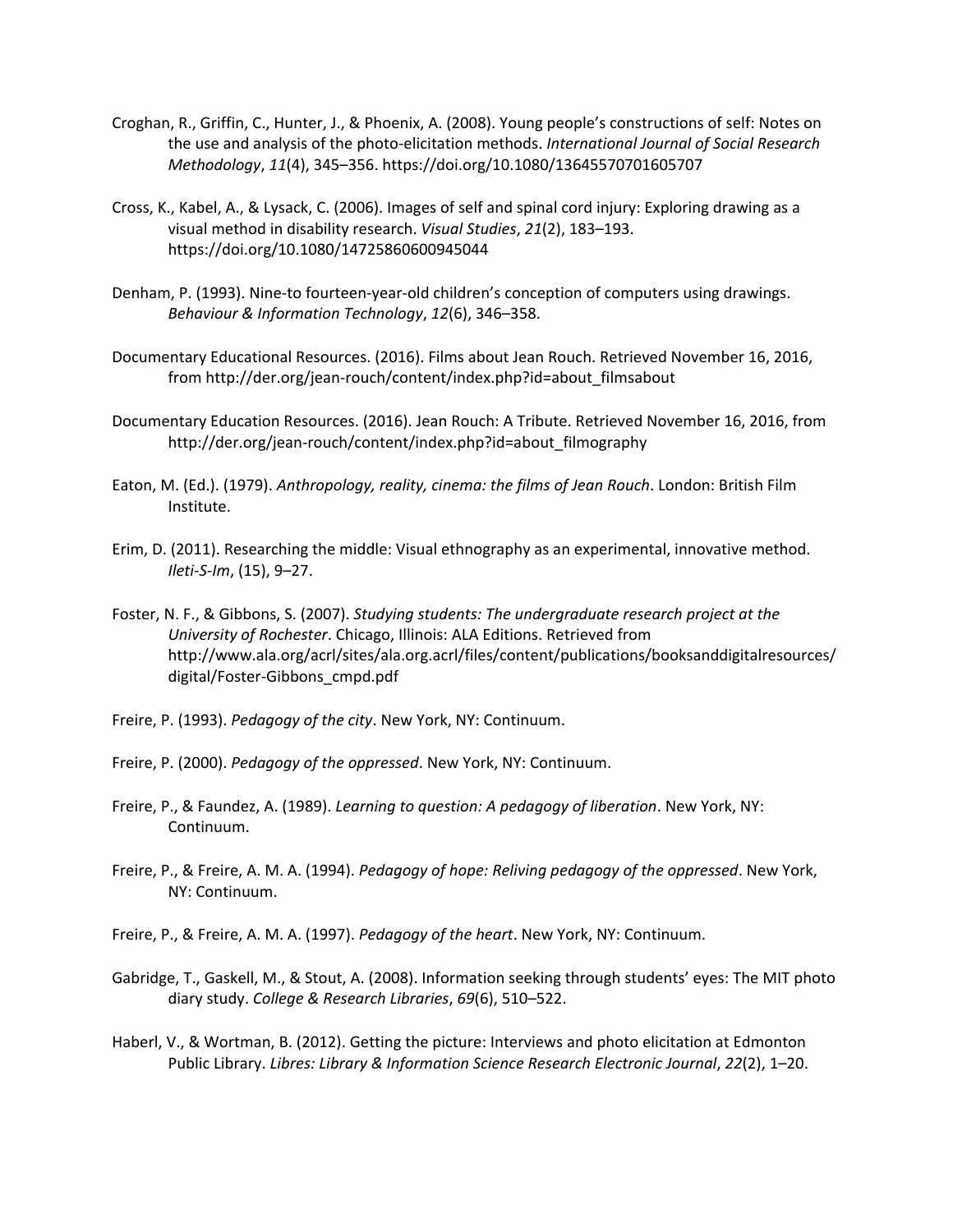- Hall, T. (2009). The camera never lies? Photographic research methods in human geography. *Journal of Geography in Higher Education*, *33*(3), 453–462. https://doi.org/10.1080/03098260902734992
- Harper, D. A. (1993). On the authority of the image: Visual methods at the crossroads. In N. K. Denzin & Y. S. Lincoln (Eds.), *Handbook of Qualitative Research*. Newbury Park, Calif.: SAGE Publications.
- Hartel, J. (2014). An arts-informed study of information using the draw-and-write technique. *Journal of the Association for Information Science & Technology*, *65*(7), 1349–1367. https://doi.org/10.1002/asi.23121
- Hartel, J. K. (2006). Information activities and resources in an episode of gourmet cooking. *Information Research*, *12*(1).
- Hartel, J. K., & Thomson, L. (2011). Visual approaches and photography for the study of immediate information space. *Journal of the American Society for Information Science & Technology*, *62*(11), 2214–2224. https://doi.org/10.1002/asi.21618
- Hartel, J., Lundh, A., Sonnenwald, D., & Foster, N. F. (2012). State of the art/science: Visual methods and information behavior research. *Proceedings of the American Society for Information Science and Technology*, *49*(1), 1–4. https://doi.org/10.1002/meet.14504901009
- Horn, J. (1998). Qualitative research literature: A bibliographic essay. *Library Trends*, *46*(4), 602–615.
- Huck, J., Al, R., & Rathi, D. (2011). Finding KM solutions for a volunteer-based non-profit organization. *Vine: The Journal of Information and Knowledge Management Systems*, *41*(1), 26–40. https://doi.org/10.1108/03055721111115539
- Julien, H., Given, L. M., & Opryshko, A. (2013). Photovoice: A promising method for studies of individuals' information practices. *Library and Information Science Research*, *35*(4), 257–263. https://doi.org/10.1016/j.lisr.2013.04.004
- Julien, H., & Hoffman, C. (2008). Canada's public libraries and information literacy training. *Feliciter*, *54*(2), 74–77.
- Keller, A. (2012). In print or on screen? Investigating the reading habits of undergraduate students using photo-diaries and photo-interviews. *Libri: International Journal of Libraries & Information Services*, *62*(1), 1–18. https://doi.org/10.1515/libri-2012-0001
- Kuhn, A. (2007). Photography and cultural memory: A methodological exploration. *Visual Studies*, *22*(3), 283–292. https://doi.org/10.1080/14725860701657175
- Lange, D. (1969). *American exodus: A record of human erosion in the Thirties*. New Haven, CT: Yale U. P.
- Mair, M., & Kierans, C. (2007). Descriptions as data: Developing techniques to elicit descriptive materials in social research. *Visual Studies*, *22*(2), 120–136. https://doi.org/10.1080/14725860701507057

Marshall, A., Burns, V., & Briden, J. (2007). Know your students. *Library Journal*, *132*(18), 26–29.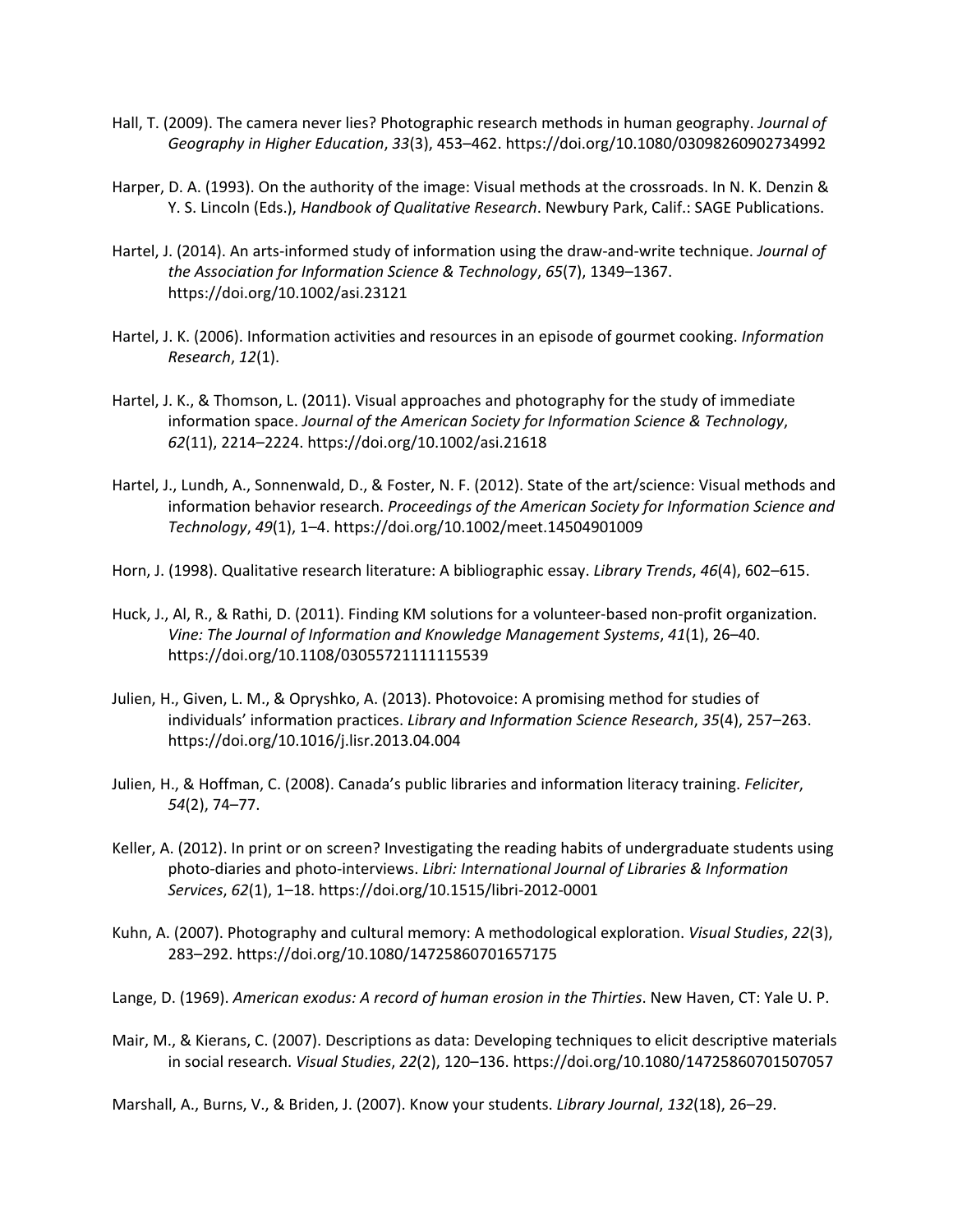- McKenzie, P. J., & Davies, E. (2012). Genre systems and "keeping track" in everyday life. *Archival Science*, *12*(4), 437–460. https://doi.org/10.1007/s10502-012-9174-5
- Meo, A. I. (2010). Picturing students' habitus: The advantages and limitations of photo-elicitation interviewing in a qualitative study in the city of Buenos Aires. *International Journal of Qualitative Methods*, *9*(2), 149–171.
- Moore, G., Croxford, B., Adams, M., Refaee, M., Cox, T., & Sharples, S. (2008). The photo-survey research method: Capturing life in the city. *Visual Studies*, *23*(1), 50–62. https://doi.org/10.1080/14725860801908536
- Novek, S., Morris-Oswald, T., & Menec, V. (2012). Using photovoice with older adults: Some methodological strengths and issues. *Ageing & Society*, *32*(3), 451–470. https://doi.org/10.1017/S0144686X11000377
- Okamoto, T., Fujihara, T., Kato, J., Kosugi, K., Nakazato, N., Hayashi, Y., … Nonami, H. (2006). Measuring social stereotypes with the photo projective method. *Social Behavior & Personality: An International Journal*, *34*(3), 319–331.
- Packard, J. (2008). "I'm gonna show you what it's really like out here": The power and limitation of participatory visual methods. *Visual Studies*, *23*(1), 63–77. https://doi.org/10.1080/14725860801908544
- Pauwels, L. (2010). Visual Sociology Reframed: An Analytical Synthesis and Discussion of Visual Methods in Social and Cultural Research. *Sociological Methods & Research*, *38*(4), 545–581. https://doi.org/10.1177/0049124110366233
- Pauwels, L. (2015). *Reframing visual social science: Towards a more visual sociology and anthropology*. London, UK: Cambridge University Press.
- Perlmutter, D. D. (1994). Visual historical methods. *Historical Methods*, *27*(4), 167.
- Pink, S., Hogan, S., & Bird, J. (2011). Intersections and inroads: Art therapy's contribution to visual methods. *International Journal of Art Therapy: Inscape*, *16*(1), 14–19. https://doi.org/10.1080/17454832.2011.570273
- Pollak, A. (2015, April). Words to live by: How experience shapes our information world at work, play and in everyday life. University of Western Ontario. Retrieved from http://ir.lib.uwo.ca/etd/2722
- Prosser, J. (2007). Visual methods and the visual culture of schools. *Visual Studies*, *22*(1), 13–30. https://doi.org/10.1080/14725860601167143
- Prosser, J., & Loxley, A. (2008). *Introducing Visual Methods* (Working Paper). NCRM. Retrieved from http://eprints.ncrm.ac.uk/420/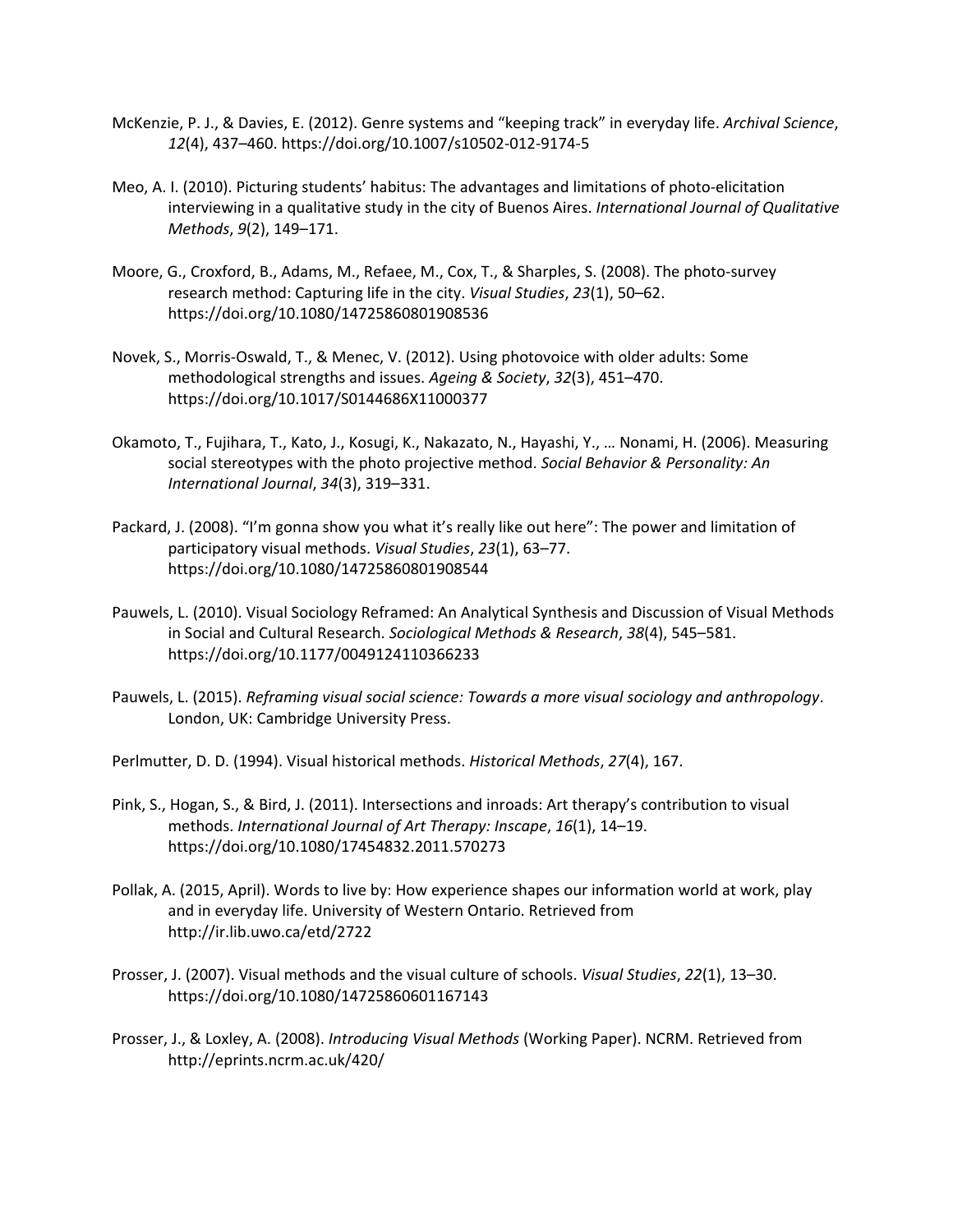- Rose, G. (2012). *Visual methodologies : an introduction to researching with visual materials /* (3rd ed.). London ; SAGE,.
- Rouch, J., & Feld, S. (2003). *Cine-Ethnography* (annotated edition edition). Minneapolis: Univ Of Minnesota Press.
- Salgado, S. (1986). *Other Americas*. New York, NY: Pantheon Books.
- Singhal, A., Harter, L. M., Chitnis, K., & Sharma, D. (2007). Participatory photography as theory, method and praxis: Analyzing an entertainment-education project in India. *Critical Arts: A South-North Journal of Cultural & Media Studies*, *21*(1), 212–227. https://doi.org/10.1080/02560040701398897
- Smith, T. (2007). Repeat photography as a method in visual anthropology. *Visual Anthropology*, *20*(2), 179–200. https://doi.org/10.1080/08949460601152815
- Sonnenwald, D. H., Wildemuth, B. S., & Harmon, G. L. (2001). A Research Method to Investigate Information Seeking using the Concept of Information Horizons: An Example from a Study of Lower Socio-economic Students' Information Seeking Behavior. *The New Review of Information Behavior Research*, *2*, 65–86.
- Stockall, N., & Davis, S. (2011). Uncovering pre-service teacher beliefs about young children: A photographic elicitation methodology. *Issues in Educational Research*, *21*(2), 192–209.
- Stoller, P. (1992). *The cinematic griot : the ethnography of Jean Rouch /*. Chicago : University of Chicago Press,.
- Thrift, N. (2003). Practicing Ethics. In M. Pryke, G. Rose, & S. Whatmore (Eds.), *Using Social Theory Thinking Through Research* (pp. 106–121). London ; SAGE in association with the Open University,.
- Umoquit, M. J., Tso, P., Burchett, H. E., & Dobrow, M. J. (2011). A multidisciplinary systematic review of the use of diagrams as a means of collecting data from research subjects: Application, benefits and recommendations. *BMC Medical Research Methodology*, *11*, 11. https://doi.org/10.1186/1471-2288-11-11
- Wagner, J. C. (Ed.). (1979). *Images of information: Still photography in the social sciences*. Beverly Hills: Sage Publications.
- Wang, C., & Burris, M. A. (1997). Photovoice: Concept, methodology, and use for participatory needs assessment. *Health Education & Behavior*, *24*(3), 369–387. https://doi.org/10.1177/109019819702400309
- Wang, C., Burris, M. A., & Ping, X. Y. (1996). Chinese village women as visual anthropologists: A participatory approach to reaching policymakers. *Social Science & Medicine*, *42*(10), 1391–1400. https://doi.org/10.1016/0277-9536(95)00287-1